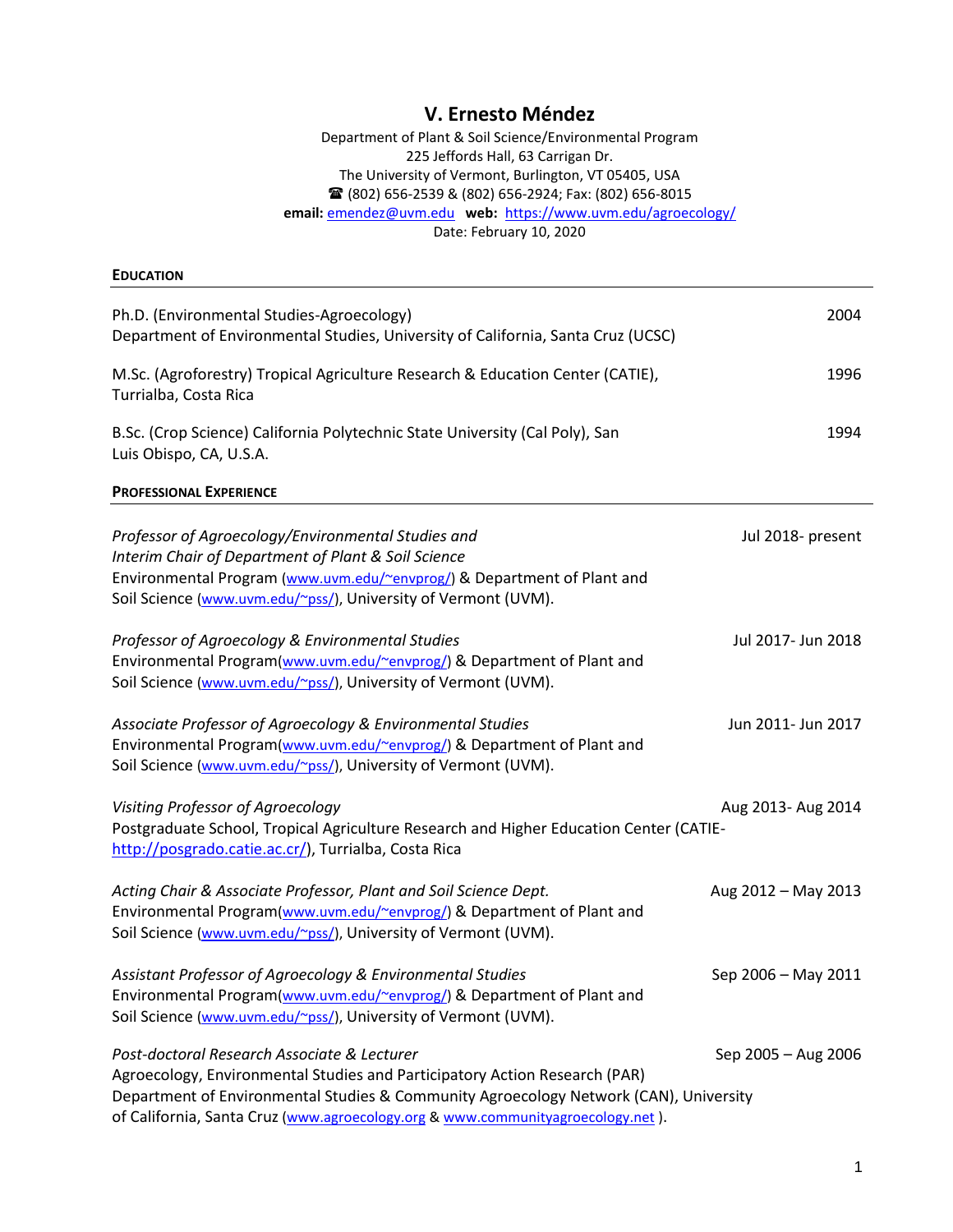| Senior Researcher (1/2 time)<br>Agriculture, environment and rural development<br>Programa Salvadoreño de Investigación sobre Desarrollo<br>y Medio Ambiente (PRISMA) San Salvador, El Salvador (www.prisma.org.sv).                                                                                                                                                                                                                                                                                                       | May 2001-Dec 2004   |
|----------------------------------------------------------------------------------------------------------------------------------------------------------------------------------------------------------------------------------------------------------------------------------------------------------------------------------------------------------------------------------------------------------------------------------------------------------------------------------------------------------------------------|---------------------|
| <b>Consulting Scientist</b><br>Inquiry-based training in ecology to elementary school teachers and students.<br>Life Lab Science Project, Santa Cruz, CA U.S.A. (www.lifelab.org).                                                                                                                                                                                                                                                                                                                                         | Jun 1999-Oct 2000   |
| <b>Agroforestry Specialist</b><br>Participatory agroforestry extension and training in Central America<br>CATIE/GTZ Agroforestry Project, Turrialba, Costa Rica (www.catie.ac.cr).                                                                                                                                                                                                                                                                                                                                         | Sep 1996 - Sep 1998 |
| <b>Research Assistant</b><br>Crop Science Department/USDA, Cal Poly State University.                                                                                                                                                                                                                                                                                                                                                                                                                                      | Sep 1993 - Oct 1994 |
| Farm Manager<br>Student Experimental Farm, Crop Science Dept., Cal Poly State University.                                                                                                                                                                                                                                                                                                                                                                                                                                  | Jun 1992 - Jul 1993 |
| <b>TEACHING AND TRAINING EXPERIENCE</b>                                                                                                                                                                                                                                                                                                                                                                                                                                                                                    |                     |
| Courses Taught at the University of Vermont<br>Advanced Agroecology (senior/graduate); Coffee Ecologies and Livelihoods (undergraduate);<br>International Environmental Studies (undergraduate); Conservation in Agricultural Rural<br>Landscapes (graduate); Café (en) Tacuba: Ecologies and Livelihoods in a shade coffee<br>landscape of El Salvador (Study abroad course-2 weeks). For more information and course<br>syllabi, please go to:<br>http://www.uvm.edu/~agroecol/?Page=courses.html&SM=coursessubmenu.html | 2006-present        |
| Academic Advising at the University of Vermont (Fall 2016)<br>Current PhD students: 2; Current MS students: 1; Graduated advisees: 6 Ph.D., 4 MS.<br>Current Environmental Studies advisees: 50; Senior capstone advisees: 0                                                                                                                                                                                                                                                                                               | 2006-present        |
| International Shortcourses in Agroecology,<br>USA (Santa Cruz) and Latin America (México, Costa Rica, Nicaragua, Brazil)<br>(www.agroecology.org/shortcourse.htm)<br>Instructor- International training courses for professionals working in the areas of ecology,<br>agriculture, conservation and rural development. Coordinated courses at the University of<br>Vermont in 2009 and 2013, and Costa Rica in 2002.                                                                                                       | 1999-present        |
| Graduate Program in Agroecology and Sustainable Rural Development,<br>International University of Andalucía, University of Cordoba & University Pablo Olavide<br>Adjunct Professor - Annual instruction of a one week module on different aspects of<br>Agroecology and Rural Development as part of the Master's and Doctoral Curriculum.                                                                                                                                                                                 | 2004- present       |
| Tropical Agriculture Research and Higher Education Center (CATIE)<br>Visiting Professor of Agroecology- 3.5 day workshop on Agroecology Concepts &<br>Practice; 3 Guest Lectures for MS program in Agroforestry & Sustainable Agriculture.                                                                                                                                                                                                                                                                                 | Aug 2013- Aug 2014  |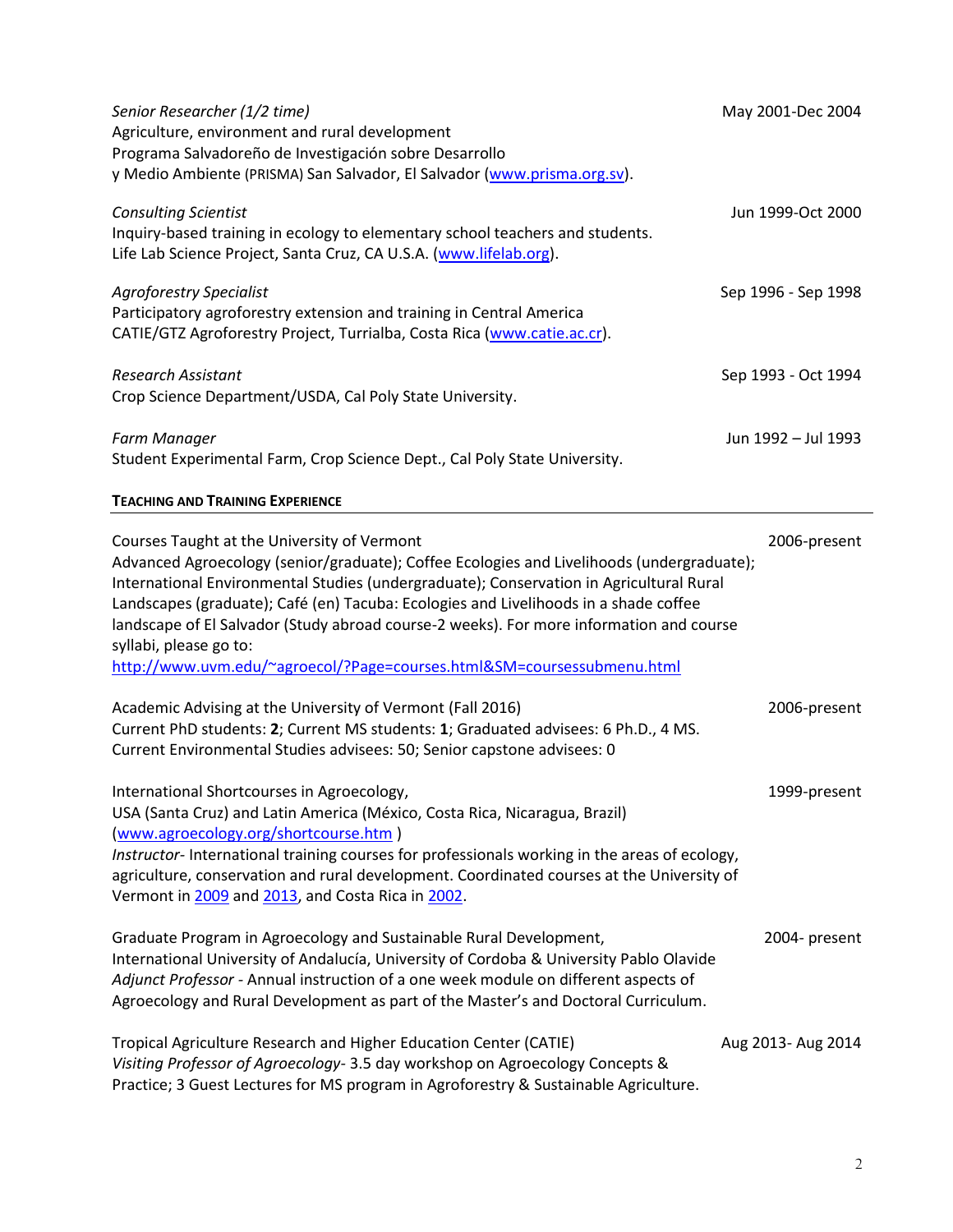| Department of Environmental Studies<br>University of California, Santa Cruz                                                                                                                                                                                                                     | Sep 2005 - Aug 2006 |
|-------------------------------------------------------------------------------------------------------------------------------------------------------------------------------------------------------------------------------------------------------------------------------------------------|---------------------|
| Lecturer- Tropical Ecology and Conservation, an upper division undergraduate course (Winter<br>2006)                                                                                                                                                                                            |                     |
| Master's Program in Sustainable Tropical Agriculture,<br>University of El Salvador, San Salvador                                                                                                                                                                                                | 2001-2004           |
| Adjunct Professor- Development & instruction of the Tropical Agroforestry course & Co-<br>instructor in a Sustainable Production Systems course.                                                                                                                                                |                     |
| Yale School of Forestry & Environmental Studies, USA<br>Instructor- Workshop on Participatory Research in Environment and Rural Development.<br>April 12. Invited Lecturer- Graduate Class on Globalization and Development.                                                                    | Apr 2003            |
| Dept. of Environmental Studies, University of California, Santa Cruz, CA U.S.A<br>Teaching Assistant - Environment and Society (Winter 1999); Integrated Pest<br>Management (Spring 1999); Agroecology (Fall 1999); Ethnobotany (Spring 2000).                                                  | Jan 1999 - Jun 2000 |
| CATIE/GTZ Agroforestry Project, Turrialba, Costa Rica<br>Teaching Assistant- Graduate course in Environmental Sociology. Coordinated the field rural<br>appraisal component of the course.                                                                                                      | 1996-1998           |
| <b>SELECTED CONSULTING EXPERIENCE</b>                                                                                                                                                                                                                                                           |                     |
| Food and Agriculture Organization of the United Nations (FAO),<br>San Salvador, El Salvador<br>Elaboration of a review document on the socioeconomic and environmental situation and                                                                                                            | Dec 2004 - Apr 2005 |
| perspectives of the coffee sector in El Salvador and Central America. Elaboration of two<br>project profiles for coffee regions as part of a Food Security program.                                                                                                                             |                     |
| IUCN BASIM Project, El Salvador<br>Social & ecological characterization of coffee farms in "Barra de Santiago-El Imposible"<br>watershed. Participatory research and consultation with coffee farmers to evaluate<br>alternatives to avoid land use changes, in the midst of the coffee crisis. | Jul-Oct 2004        |
| Colorado State University-USA/DESAL, A.C.-México<br>El Salvador Case Study, Research project on the potential of fair trade coffee to alleviate rural<br>poverty, as part of a larger project funded by Ford Foundation.                                                                        | Mar-Sep 2002        |
| IICA-Embrapa, Pelotas, State of Rio Grande do Sul, Brazil<br>Agroecological evaluation of projects on family farming. Coordination and instruction of an<br>"Intensive Workshop on Research in Agroecology".                                                                                    | Nov - Dec 2001      |
| <b>CAPACITIES AND AWARDS</b>                                                                                                                                                                                                                                                                    |                     |
| Languages: Bilingually educated in English & Spanish since elementary school (reading, writing &<br>conversation).                                                                                                                                                                              |                     |

*Hubert W. Vogelmann Award for Excellence in Research and Scholarship* (2015). College of Agriculture and Life Sciences, University of Vermon*t*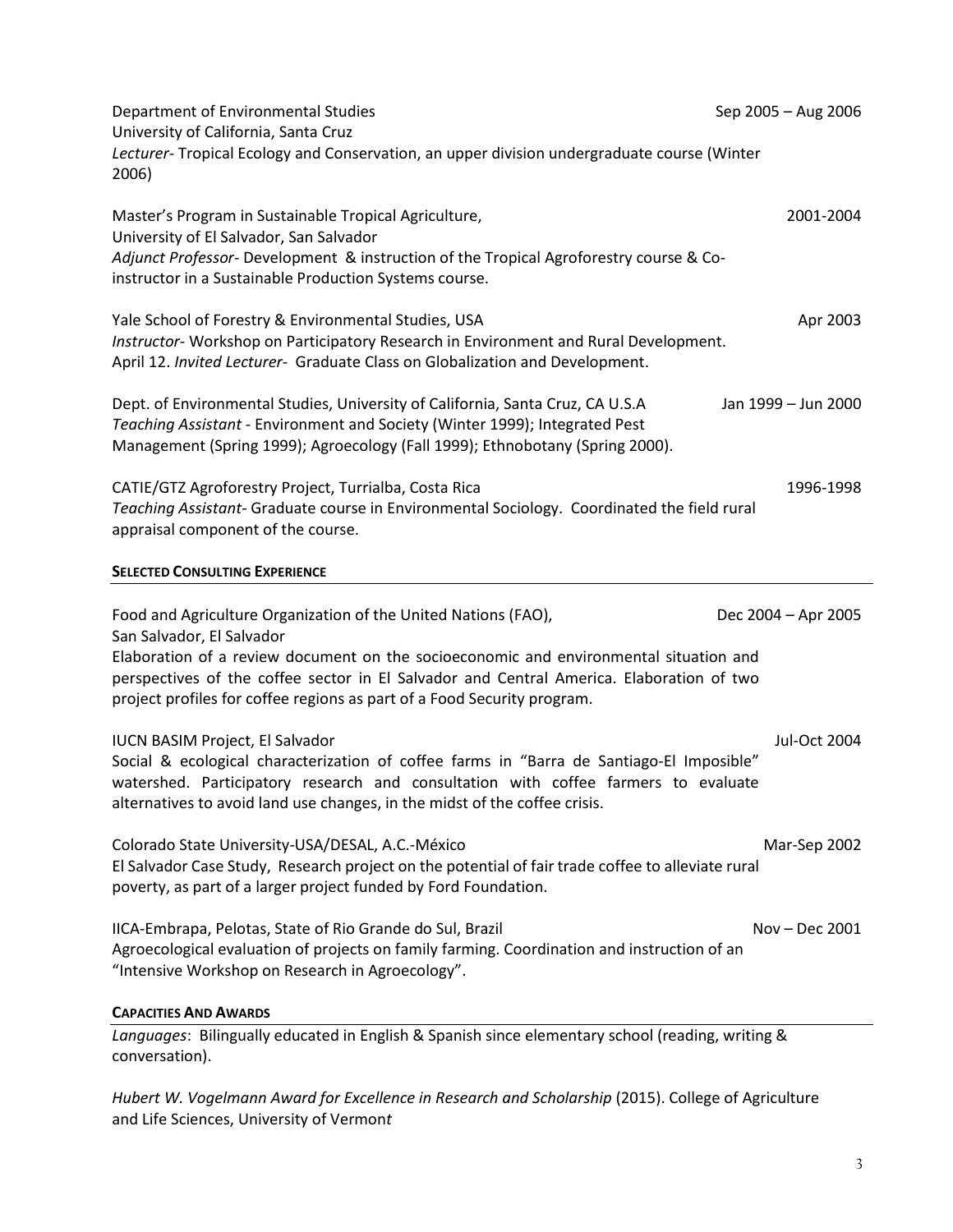*Lynne Bond Outstanding Faculty Service Learning Award* (2015). Community and University Partnerships Office (CUPS), University of Vermont.

*Finalist for the Engaged Scholar Award* (2009). Vermont Campus Compact.

*Outstanding Teaching Assistant Award* (1999-2000). Environmental Studies Department, University of California, Santa Cruz.

#### **FUNDING**

| Fellowships & Scholarships Received (Career Total: \$111,000)                             |           |
|-------------------------------------------------------------------------------------------|-----------|
| Rainer-Arnhold Fellowship (\$17,000) Systematic design and up-scaling of                  | 2005-2007 |
| participatory action-research model on rural livelihoods and biodiversity conservation in |           |
| Central American coffee landscapes.                                                       |           |
| Center for Tropical Ecology, Agriculture and Development-University of California, Santa  | 2004      |
| Cruz (\$1,000) Dissertation improvement fellowship.                                       |           |
| Vavilov-Frankel Fellowship, Biodiversity International (\$18,000)                         | 2001-2002 |
| To conduct Ph.D. dissertation research.                                                   |           |
| WWF/BMZ Mesoamerican Biological Corridor Fund Research fellowship (\$5,000)               | 2000      |
| Ph.D. dissertation fellowship.                                                            |           |
| United States Graduate Studies Fellowship, Interamerican Foundation (IAF) (\$40,000)      | 1998-2000 |
| For the first two years of Ph.D. studies at the University of California, Santa Cruz.     |           |
| Government of the Netherlands (\$30,000) To conduct M.S. studies at CATIE.                | 1995-1996 |
|                                                                                           |           |
|                                                                                           |           |

*Grants & Contracts Received (Career total:* \$3,609,811*) \*Denotes peer review*

Méndez, V.E. (PI) McKnight Foundation (\$660,000) Agroecology support for the Collaborative Crop Research Program (CCRP). 2020-2023.

- \*Méndez, V.E. (PI), M. Caswell (Co-PI), S.Hurley (Co-PI), R. Gould (Co-PI) USDA Hatch Funds (\$60,422) Performance of Agroecological Principles in Urban/Peri-urban Agriculture in Burlington VT. 2018-2021.
- Méndez, V.E. (PI), V. Izzo (Co-PI, M. Caswell (Co-PI), K. Nordstrom (Co-PI) & J. Faulkner (Co-PI) Engaged Practices Innovation Grant (\$14,702.63). Engaging co-learning through participatory action research (PAR) University of Vermont. 2018.
- Méndez, V.E. (PI) & M. Caswell (Co-PI) Elementa Journal and Food & Agriculture Organization of the United Nations (FAO) (\$37,000) Leading the editorial of a special forum on Agroecology Elements in the journal Elementa and creating an Agroecology Knowledge Collection at UVM. 2017-18
- \*Méndez, V.E. (Co-PI), M. Caswell (Co-PI), C.M. Bacon (Co-PI), R. Cohen (Co-PI) "Thought for Food Initiative" Carasso/Cariplo/Agropolis Foundations (\$534,000) Assessment of Diversification Strategies in Smallholder Coffee Systems of Mesoamerica. 2017-2020.
- Méndez, V.E. (PI) McKnight Foundation (\$197,000) A Participatory Action Research (PAR) approach to Assess Monitoring and Evaluation in a Farmer Research Network (FRN) in Bolivia. 2016-2019.
- Méndez, V.E. (PI) US Forest Service (\$190,000) University of Vermont Collaboration with the USDA Northeast Climate Change Hub. 2014-2019.
- \*Méndez, V.E. (PI) & R. Schattman (Co-PI) USDA Hatch Funds (\$45,000) Agricultural Resilience in a Changing Climate: Towards a Resilient Farmer Typology. 2015-2018.
- Méndez, V.E. (PI), M. Caswell, M., M. Fernandez, J. Hayden (\$50,000) Lutheran World Relief. Evaluation of resilience in coffee-dependent communities of Haiti, Honduras and Nicaragua. 2015.
- Méndez, V.E. (PI) UVM Environmental Program and Gund Institute for Ecological Economics (\$4,500) Collaborations for adaptation: Smallholder Coffee Farming in Latin America Workshop. January 2015.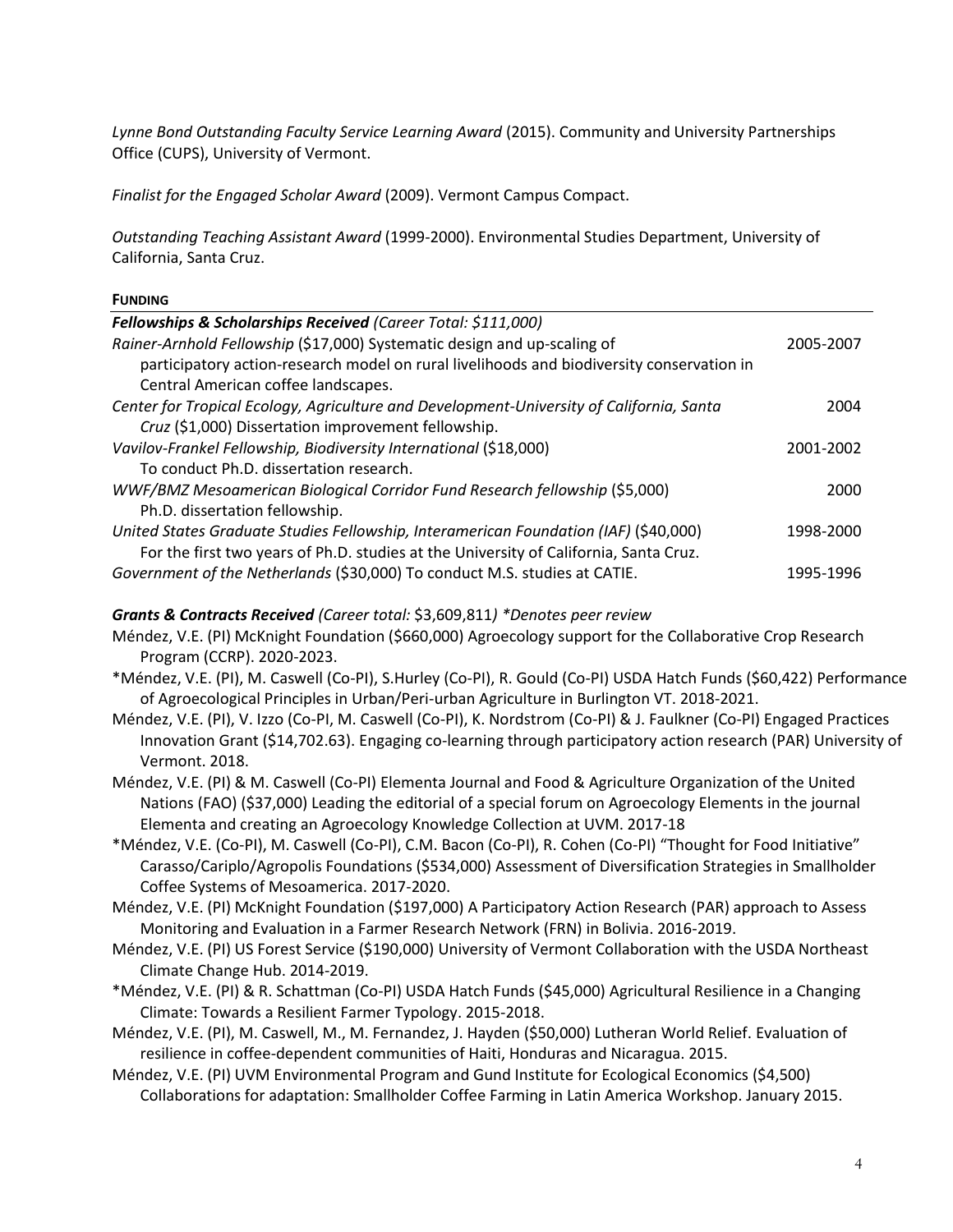- \*Van Zonneveld, M. (PI), V.E. Méndez, J. Ordoñez, J.P. Solis, F. Fonseca (Co-PIs) Climate Change, Agriculture and Food Security Program (CCAFS) (\$275,000- Méndez portion \$53,289 ) Planning and investing in climate smart agriculture for risk reduction in Central American coffee-based landscapes. 2015-2016.
- Méndez, V.E. (PI) Green Mountain Coffee Roasters (\$28,583) Revisiting the thin months in Nicaragua, Mexico and Guatemala. 2013.
- Méndez, V.E. (PI) Mercy Corps (\$22,000) Integrating agroecology and resilient food systems into Mercy Corps agriculture and rural development programs. 2013.
- Méndez, V.E. (PI) Gund Institute for Ecological Economics (\$10,000) Potential of Agroecological Management to Support Food System and Climate Resilience in Smallholder Coffee Farms in the Americas. Competitive Faculty Development Grants. 2013.
- Méndez, V.E. (PI) High Meadows Fund (\$37,950) Vermont Agricultural Resilience in a Changing Climate: Training Farmers and Service-Providers for On-farm Management. 2012-2014.
- Méndez, V.E. (PI) Vermont Community Foundation (\$15,000) Vermont Farm Resilience in a Changing Climate. 2012-2013.
- \*Hurley, S. & V.E. Méndez (Co-Pis) USDA Hatch Funds (\$110,938) Climate Change Best Management Practices on Vermont Farms. 2012-2015.
- \*Méndez, V.E. (PI), C. Adair, L. Berlin, D. Conner, H. Darby, S. Hurley, C. Koliba, A. Zia (Co-PIs). UVM Food Systems Research Spire Competitive Grant (\$300,000) Climate Change Adaptation and Mitigation in the Lake Champlain Basin of Vermont. 2012-2015.
- Méndez, V.E. (PI) Gund Institute for Ecological Economics (\$8,300) Climate Change, Ecosystem Services and Farmer Livelihoods in the Vermont Landscape: Policy, Governance and Agricultural Practice. Competitive Faculty Development Grants. 2012.
- Méndez, V.E. (PI). Green Mountain Coffee Roasters (\$194,000) Confronting The Thin Months: Participatory Learning on Best Practices and Impacts of the GMCR Food Security Program. 2010- 2014.
- Méndez, V.E. (PI). Green Mountain Coffee Roasters (\$54,608) Sustainable Livelihoods in Coffee Growing Communities. Continuation 2011-2012.
- Méndez, V.E. (PI). Pro-Poor Mitigation Theme of the Climate Change, Agriculture and Food Security Challenge Program (CCAFS) (\$12,430) Climate Mitigation and Smallholder Livelihoods in Coffee Landscapes: Synergies and Tradeoffs*.* 2010.
- \*Méndez, V.E. (PI). Earthwatch Institute (\$143,328) Sustainable coffee growing communities in Costa Rica. 2009-2012.
- \*Strong, A. (PI), V.E. Méndez, S.T. Lovell, A. Troy & N Perluth (Co-PIs). USDA-NRI (\$382,161- Méndez portion approximately \$112,000) Landscape context as a framework to quantify the multifunctionality of agricultural systems in the Northeast. 2009-2012. Reviewed by a panel of anonymous peers.
- \*Méndez, V.E. (PI). Northeastern States Research Cooperative (\$25,000) The Economic and Ecological Yields of On-Farm Treed Habitat in Vermont. 2009-2010.
- \*Méndez, V.E. (PI). S.T. Lovell and J.D. Erickson (Co-PIs). UVM Research Opportunities Grant Program (\$45,000) Long-term agroecological change in shade coffee landscapes of Latin America: Lessons for sustainable livelihoods and conservation. 2008-2010.
- Méndez, V.E. (PI). Green Mountain Coffee Roasters. (\$140,000) Sustainable Livelihoods in Coffee Growing Communities. 2008-2011.
- \*Méndez, V.E. and S.T. Lovell (Co-PIs) USDA Hatch Funds (\$90,000) Benefits of On-farm Ecosystem Service Conservation and Assessment of Water Quality BMP's and Innovative Practices on Smalland Medium-Sized Farms in Vermont. 2008-2011.
- \*Méndez, V.E. (PI). USDA Hatch Funds (\$10,000) Seed Research project on "Ecosystem Services and Farmer Livelihoods in the Vermont Agricultural Landscape". 2007-2008.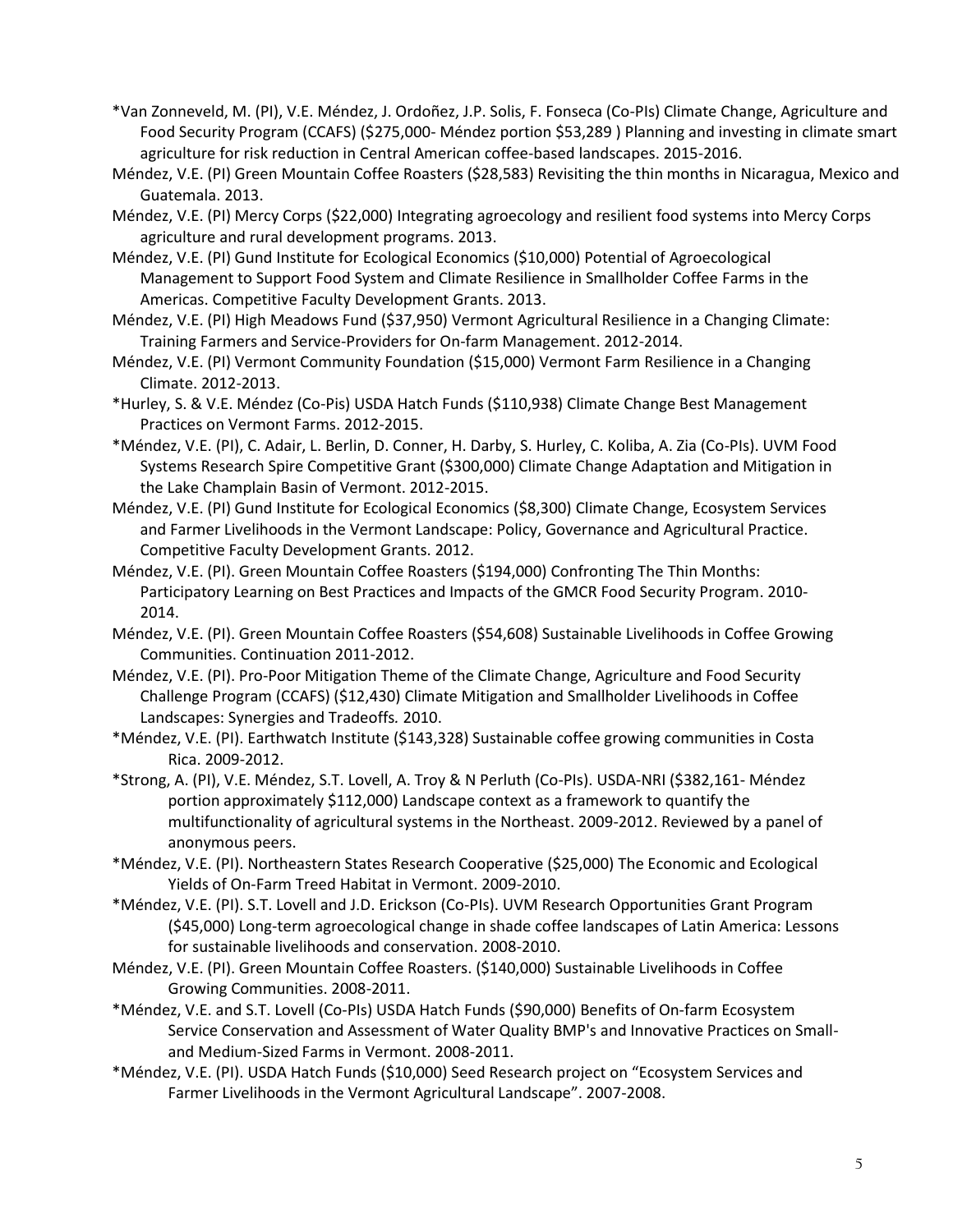- \*Méndez, V.E. (PI). USDA Hatch Funds (\$10,000) Research project on agroforestry and tree cover in the Vermont agricultural landscape. 2006-2007.
- \*Méndez, V.E. (PI). Oxfam America (\$78,400) Research project titled Sustainable coffee from the bottom up: impacts of certification initiatives on small-scale farmer and estate worker households and communities in Central America and Mexico. 2004-2007.
- Méndez, V.E. (PI). Center for Tropical Ecology Agriculture and Development (UCSC) (\$1,000) Dissertation improvement fellowship. 2004.
- Méndez, V.E. (PI). Spanish International Cooperation Agency (AECI) (\$14,000) To conduct research and training on livelihoods and conservation in Tacuba, El Salvador. 2003-2004.
- Méndez, V.E. (PI). Conservation, Food & Health Foundation (\$15,000) Ph.D. dissertation research with Fundación Salvadoreña para Investigaciones del Café (PROCAFE). 2001-2002.
- Méndez, V.E. (PI) Alfred E. Heller Chair in Agroecology (UCSC) (\$5,000) Ph.D. dissertation field research. 2001.
- Méndez, V.E. (PI). Center for Agroecology & Sustainable Food Systems (UCSC) (\$3,200) Ph.D. dissertation field research and travel to conference. 2000 & 2001.

### **UNIVERSITY AND PROFESSIONAL SERVICE**

*Plant and Soil Science Department, UVM*

- Co-Director, Agroecology and Livelihoods Collaborative (ALC) (2010-present)
- **Director, Certificate of Graduate Study in Agroecology (CGSA) (2016-present)**
- **Interim Department Chair (2018-present)**
- Graduate Affairs Committee (2007-2013): Chaired in FY 2009, monthly meetings and graduate student admissions.
- **Acting Department Chair (Aug 2012- May 2013)**
- **Faculty Search (2007-2008) Agroecology of Specialty Crops**
- Seminar Committee (2007-2008; 2015-): Scheduled and invited speakers for PSS weekly seminar.
- **Tabling for PSS dissemination at the UVM Harvest Festival 2010.**

## *Environmental Program, UVM*

- Co-Chair of Cluster Hire Search (2014-2015) 3 faculty positions for ENVS, including Program Director.
- Faculty Search (2011-2012) Political Ecology position, joint between ENVS and Geography.
- Faculty Search (2008-2009) Ecosystems Ecology position, joint between ENVS and Plant Biology: Meetings with committee.
- Senior thesis options and curriculum committee (2007-2008): meetings and presentations of progress to ENVS faculty.

## *University of Vermont*

- Equity, Diversity and Inclusion Committee Member, College of Agriculture and Life Science (CALS)
- Steering Committee Member, Gund Institute for Environment (2017-present)
- **President's Advisory Council (2012-2015)**
- **Envisioning Environment Working Group Member (2012-2013)**
- UVM Food Systems Initiative Steering Committee (2010-2015)
- Fellow, Gund Institute for Ecological Economics (2007-present).
- Fellow, Center for Sustainable Agriculture (2011-2013).
- Steering committee member of the Community Participatory Action Research Network (2008-2012).
- Faculty Search (2010-2011) Rural geography position for the UVM Geography Department.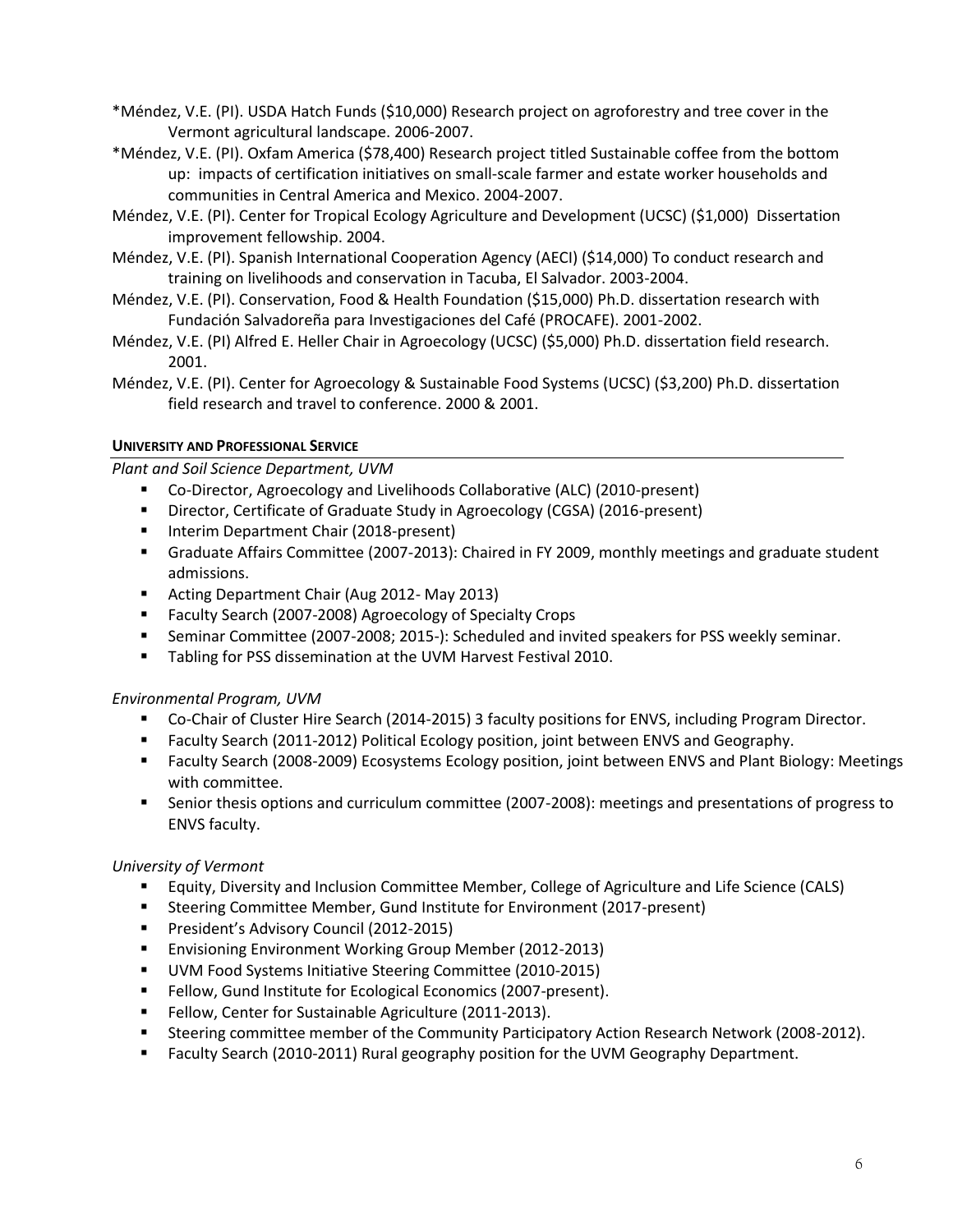## *Peer Review*

- Editorial Board Member: Agroecology & Sustainable Food Systems (formerly Journal of Sustainable Agriculture, 2010- present).
- Associate Editor: Elementa: journal of the Anthropocene; Sustainability Transitions domain
- Ad-hoc Peer Reviewer: Agriculture Ecosystems and Environment, GeoForum, Journal of Ethnobiology, Agroforestry Systems, World Development, Land Degradation and Development, Journal of Environment and Development, Agriculture and Human Values, Ecosistemas (Spain), Renewable Agriculture and Food Systems
- **Agroecology book proposal for Blackwell Scientific Publishers (2010).**

## **MEMBERSHIP IN PROFESSIONAL ASSOCIATIONS (CURRENT)**

Sociedad Científica Latinoamericana de Agroecología (SOCLA)

### **PUBLICATIONS**

Most of these can be accessed at th[e ALC Publications Page](https://www.uvm.edu/agroecology/research/publications/) **<sup>+</sup>**=Graduate student advisee;

### *Peer Reviewed Journal Articles*

**IF**=Impact Factor, if available, from the Thompson Reuters' Journal Citation Reports latest year; **R**=Rank, if available, from Thompson Reuters' Journal Citation Reports latest year; **TC**=Times Cited from Google Scholar Citations

### *In preparation, submitted or in review*

- 1. **Méndez, V.E.** (in preparation) *Principles-based approaches in agroecology.* Invited Special Feature. Elementa: Science of the Anthropocene.
- 2. Doran, E., A. Zia, S. Hurley, Y. Tsai, C. Koliba, E.C. Adair, R. Schattman, **V.E. Méndez**, D. Rizzo (submitted) *Social-Psychological Determinants of Farmer Intention to Adopt Nutrient Management Practices: Implications for Resilient Adaptation to Climate Change in the Lake Champlain Basin*. Journal of Environmental Management.
- 3. Cuéllar, M., D. López-García, A. Azevedo-Olival, N.P. Laranjeira, **V.E. Méndez**, S. Peredo, C.A. Barbosa, C. Barrera-Salas, M. Caswell, R. Cohen, A. Correo-Humanes, V. García-García, S.R. Gliessman, A. Pomar-León, A. Sastre-Morató, G. Tendero-Acín (submitted) *Building Agroecology with people. Challenges of participatory methods to deepen on the agroecological transition in different contexts*. Journal of Rural Studies.
- 4. Anderzén, J., A. Guzmán-Luna, D.V. Luna-González, S. Merrill, M. Caswell, **V. E. Méndez**, R. Hernandez-Jonapa, M. Mier y Teran (in review) *Effects of on-farm diversification strategies on smallholder coffee farmer food security and income sufficiency in Chiapas, Mexico*. Journal of Rural Studies.
- 5. Mason, R.E., J. Anderzén, G. Bucini, **V.E. Méndez**, S.C. Merrill and A. White (in review) *The evolving landscape of agroecological research.* Agroecology and Sustainable Food Systems.

## *Accepted, in press or published*

- 1. **Méndez V.E.**, Caswell M., Gliessman S.R., Cohen R. and Putnam H. (2018) *Agroecología e investigación acción participativa (IAP): Principios y lecciones de Centroamérica.* Agroecología 12 (2): en prensa.
- 2. Fernandez, M. <sup>+</sup> and **V.E. Méndez** (2018) *Subsistence under the canopy: Agrobiodiversity's contributions to food and nutrition security amongst coffee communities in Chiapas, Mexico*. Agroecology and Sustainable Food Systems. DOI:<https://doi.org/10.1080/21683565.2018.1530326>
- 3. Gerlicz, A. <sup>+</sup> , **V.E. Méndez**, D. Conner, D. Baker and D. Christel (2018) *Use and perceptions of alternative economic activities among smallholder coffee farmers in Huehuetenango and El Quiché Departments in Guatemala*. Agroecology and Sustainable Food Systems. DOI: <https://doi.org/10.1080/21683565.2018.1532480>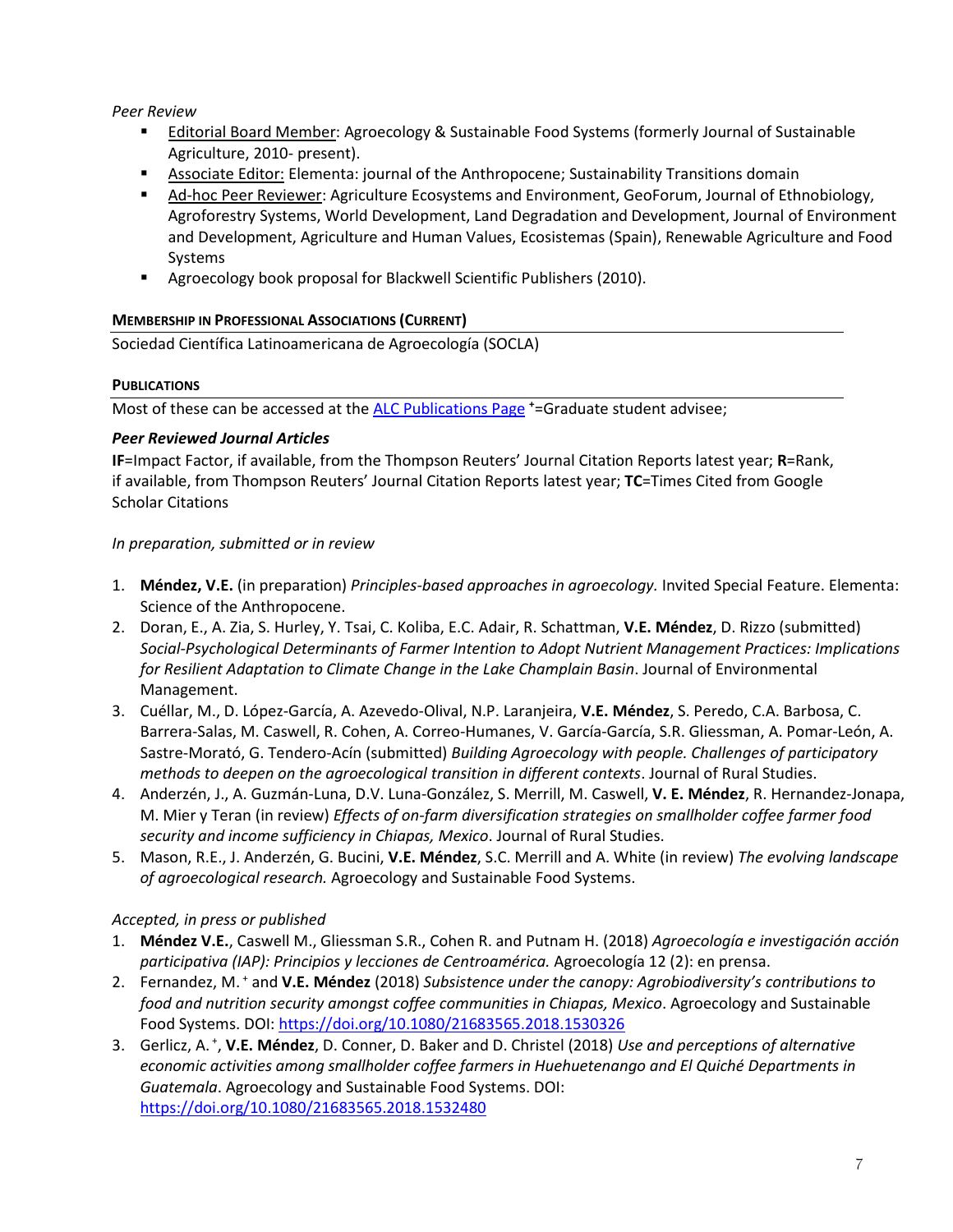- 4. Isaac, M.E., R. Isakson, B. Dale, C.Z. Levkoe, S.K. Hargreaves, **V.E. Méndez**, H. Wittman, C. Hammelman, J. C. Langill, A.R. Martin, E. Nelson, M. Ekers, K.A. Borden, S. Gagliardi, S. Buchanan, S. Archibald and A. Gálvez Ciani (2018) *Agroecology in Canada: towards an integration of agroecological practice, movement and science*. Sustainability 10:3299. Open access:<http://www.mdpi.com/2071-1050/10/9/3299>
- 5. Mithöfer, D., **V.E. Méndez**, A Bose, & P. Vaast (2018) *Harnessing local strength for sustainable coffee value chains in India and Nicaragua: Re-evaluating certification to global sustainability standards*. Invited Article to Special Issue on Certifying Environmental Social Responsibility. International Journal of Biodiversity Science, Ecosystem Services and Management 13(1): 471-496.
- 6. \*Schattman, R<sup>+</sup> . **V.E. Méndez,** S.C. Merrill & A. Zia (2018) *A mixed methods approach to understanding farmer and technical service provider perceptions of climate change and adaptation in Vermont, United States*. Agroecology and Sustainable Food systems 42(2)121-148. Download [here.](https://www.uvm.edu/agroecology/publication/mixed-methods-approach-understanding-farmer-technical-service-provider-perceptions-climate-change-adaptation-vermont-united-states/)
- 7. **Méndez, V.E.,** M. Caswell, S.R. Gliessman & R. Cohen (2017) *Integrating Agroecology and Participatory Action Research (PAR): Lessons from Central America*. Invited Article for a Special Issue on "Agroecology at the Crossroads: Challenges for Sustainable Agriculture and Food Systems". Sustainability 9(5):705. doi: <http://dx.doi.org/10.3390/su9050705>
- 8. Schattman, R<sup>+</sup> ., D. Conner & **V.E. Méndez** (2016) *Farmer perceptions of risk in Vermont: Public support and private responsibility in adaptation to climate change*. Elementa: Science of the Anthropocene.
- 9. Goodall, K.E., C.M. Bacon & **V.E. Méndez** (2015) *Shade tree diversity, carbon sequestration, and epiphyte presence in coffee agroecosystems: a decade of smallholder management in San Ramón, Nicaragua.*  Agriculture, Ecosystems and Environment 199:200-206(IF: 3.203; R: 1 of 56 in Agriculture, Multidisciplinary).
- 10. Morse, C., A. Strong, **V.E. Méndez**, S.T. Lovell, A. Troy & W.B. Morris (2014) *Performing a New England Landscape: viewing, engaging and belonging*. Journal of Rural Studies 36:226-236 (IF: 2.036; R: 7 of 55 in Planning and Development).
- 11. Gross, L.H.<sup>+</sup> , J.D. Erickson & **V.E. Méndez** (2014) *Supporting rural livelihoods and ecosystem services conservation in the Pico Duarte coffee region of the Dominican Republic.* Agroecology and Sustainable Food Systems 38(9): 1078-1107 (IF: 0.849; R: 22 of 56 in Agriculture, Multidisciplinary).
- 12. Alvez, J.P. <sup>+</sup> , J.D. Erickson, A. Schmitt, J. Farley & **V.E. Méndez** (2014) *Transition from semi-confinement to pasture-based dairy in Brazil: Farmers' view of economic and environmental performances.* Agroecology and Sustainable Food Systems 38(9): 995-1014 (IF: 0.849; R: 22 of 56 in Agriculture, Multidisciplinary).
- 13. Becot, F., D. Conner, J. Kolodinsky and **V.E. Méndez** (2014) *Measuring the cost of production and pricing on small diversified farms: juggling decisions amidst uncertainties.* Journal of the American Society of Farm Managers and Rural Appraisers.
- 14. Bacon, C., W.A. Sundstrom, M.A. Flores-Gomez, **V.E. Méndez**, R. Santos, B. Goldoftas, I. Dougherty (2014) *The 'Hungry Farmer Paradox': Smallholders and Fair Trade Cooperatives Navigate Seasonality and Change in Nicaragua's Corn and Coffee Markets*. Global Environmental Change (IF: 5.236; R: 8 of 209 in Environmental Sciences)
- 15. Jha, S., C.M. Bacon, S. Philpott, **V.E. Méndez**, R. Rice, and P. Läderach (2014) *Shade Coffee: update on a disappearing refuge for biodiversity*. Bioscience 64 (5):416-428 (IF: 5.439; R: 10 of 83 in Biology)
- 16. Richards, M.B. <sup>+</sup> & **V.E. Méndez** (2014) *Interactions between carbon sequestration and shade tree species diversity in a smallholder coffee cooperative of El Salvador.* Conservation Biology 28 (2): 489-497 (IF: 4.692; R: 15 of 205 in Environmental Sciences).
- 17. **Méndez, V.E.**, C.M. Bacon & R. Cohen (2013) *La agroecología como un enfoque transdisciplinar, participativo y orientado a la acción.* Agroecología (Spain) 8(2):9-18. Translated version of the article previously published in Agroecology and Food Systems 37(1):3-18.
- 18. Chappell M.J., H. Wittman, C.M. Bacon, B.G. Ferguson, L. García-Barrios, R. García-Barrios, D. Jaffee, J. Lima, **V.E. Méndez**, H. Morales, L. Soto-Pinto, J. Vandermeer & I. Perfecto (2013) Food sovereignty: an alternative paradigm for poverty reduction and biodiversity conservation in Latin America [v1; ref status: indexed, [http://f1000r.es/23s\]](http://f1000r.es/23s) *F1000Research* 2013, 2:235.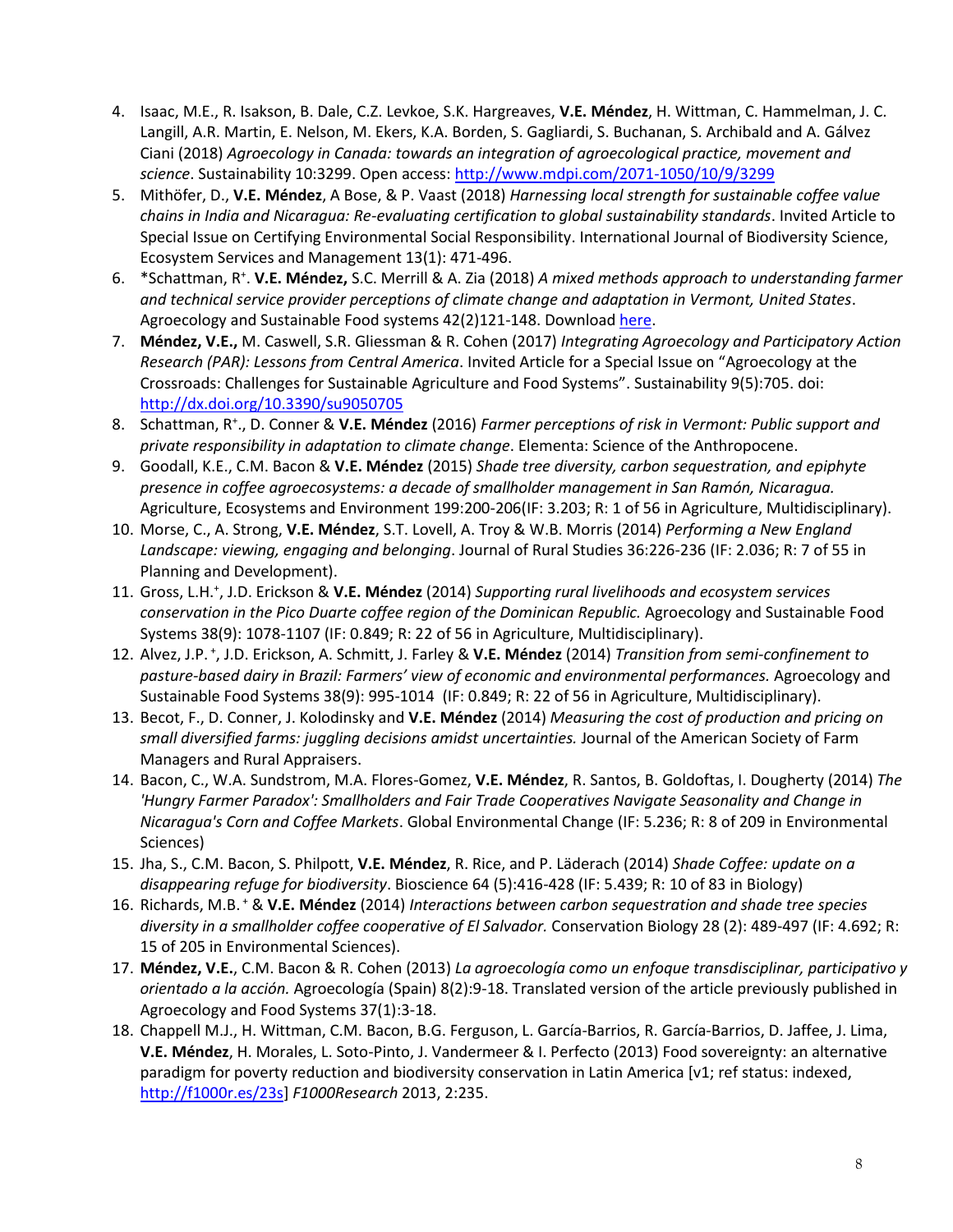- 19. Morris, K.S. <sup>+</sup> , **V.E. Méndez** , M. Olson<sup>+</sup> & S.T. Lovell (2013) *Conventional food plot management in an organic coffee cooperative: explaining the paradox*. Agroecology and Sustainable Food Systems 37(7): 762-787 (IF: 0.744; R: 24 of 57 in Agriculture, Multidisciplinary).
- 20. Erickson, D.<sup>+</sup> , S.T. Lovell and **V.E. Méndez** (2013) *Identifying, quantifying and classifying agricultural opportunities for land use planning*. Landscape and Urban Planning 118(1):29-39 (IF: 2.004; R: 15 of 77 in Environmental Studies).
- 21. **Méndez, V.E.**, C.M. Bacon, M.B. Olson, K.S. Morris & A. Shattuck (2013) *Conservación de agrobiodiversidad y medios de vida en cooperativas de café bajo sombra en Centroamérica (Conservation of agrobiodiversity and livelihoods in shade coffee cooperatives of Central America)*. Ecosistemas (Spain) 22(1): 16-24
- 22. Sales, E.F., **V.E. Méndez,** F.R. Caporal & J.C. Faria (2013) *Agroecological transition of Conilon coffee (Coffea*  canephora) agroforestry systems in the state of Espirito Santo, Brazil. Agroecology and Sustainable Food Systems 37 (4): 405-429 (IF: 0.744; R: 24 of 57 in Agriculture, Multidisciplinary).
- 23. Morris, K. S.<sup>+</sup>, **V. E. Méndez** & M. B. Olson<sup>+</sup> (2013) 'Los meses flacos': seasonal food insecurity in a Salvadoran *organic coffee farming cooperative*. Journal of Peasant Studies: 40(2): 457-480 (IF: 2.548; R: 8 of 79 in Anthropology).
- 24. **Méndez, V.E.**, C.M. Bacon and R. Cohen (2013) *Agroecology as a transdisciplinary, participatory and actionoriented approach.* Agroecology and Sustainable Food Systems 37(1):3-18 (IF: 0.744; R: 24 of 57 in Agriculture, Multidisciplinary).
- 25. Fernandez, M.<sup>+</sup>, A. Shattuck, K. Goodall<sup>+</sup>, M.B. Olson<sup>+</sup> & **V.E. Méndez** (2013) *Agroecology and alternative agrifood movements in the United States*: *towards a sustainable agrifood system.* Agroecology and Sustainable Food Systems 37(1): 115-126 (IF: 0.744; R: 24 of 57 in Agriculture, Multidisciplinary).
- 26. Cayuela, L., L. Gálvez-Bravo, R. Pérez Pérez, F.S. de Albuquerque, D.J. Golicher, R.A. Zahawi, N. Ramírez-Marcial, C. Garibaldi, R. Field, J.M. Rey Benayas, M. Gónzalez-Espinosa, P. Balvanera, M.A. Castillo, B.L. Figueroa-Rangel, D.M. Griffith, G.A. Islebe, D.L. Kelly, M. Olvera-Vargas, S.A. Schnitzer, E. Velázquez, G. Williams-Linera, S.W. Brewer, A. Camacho-Cruz, I. Coronado, B. de Jong, R. del Castillo, I. de la Cerda, J. Férnandez, W. Fonseca, L. Galindo-Jaimes, T. W. Gillespie, B. González-Rivas, J.E. Gordon, J. Hurtado, J. Linares, S.G. Letcher, S. Mangan, J.A. Meave, **V. E. Méndez**, et. Al. (2012) *The Tree Biodiversity Network (BIOTREE-NET): prospects for biodiversity research and conservation in the Neotropics*. Biodiversity and Ecology (Germany) 4: 211-224. Available online[: http://www.biodiversity-plants.de/biodivers\\_ecol/vol4.php](http://www.biodiversity-plants.de/biodivers_ecol/vol4.php)
- 27. Cayuela, L., L. Gálvez-Bravo, R. Pérez Pérez, F.S. de Albuquerque, D.J. Golicher, R.A. Zahawi, N. Ramírez-Marcial, C. Garibaldi, R. Field, J.M. Rey Benayas, M. Gónzalez-Espinosa, P. Balvanera, M.A. Castillo, B.L. Figueroa-Rangel, D.M. Griffith, G.A. Islebe, D.L. Kelly, M. Olvera-Vargas, S.A. Schnitzer, E. Velázquez, G. Williams-Linera, S.W. Brewer, A. Camacho-Cruz, I. Coronado, B. de Jong, R. del Castillo, I. de la Cerda, J. Férnandez, W. Fonseca, L. Galindo-Jaimes, T. W. Gillespie, B. González-Rivas, J.E. Gordon, J. Hurtado, J. Linares, S.G. Letcher, S. Mangan, J.A. Meave, **V. E. Méndez**, et al. (2012) *La Red Internacional de Inventarios Forestales (BIOTREE-NET) en Mesoamérica: avances, retos y perspectivas futuras (The Tree Biodiversity Network (BIOTREE-NET) in Mesoamerica: progress, challenges and future perspectives)*. Ecosistemas (Spain) 21(1-2):126-135.
- 28. Olson, M.B.<sup>+</sup> , K.S. Morris<sup>+</sup> & **V.E. Méndez** (2012) *Cultivation of maize landraces by small-scale shade coffee farmers in western El Salvador*. Agricultural Systems 111: 63-74 (IF: 2.899; R: 2 of 57 in Agriculture, Multidisciplinary).
- 29. Erickson, D.<sup>+</sup> , S.T. Lovell and **V.E. Méndez** (2011) *Landowner willingness to embed production agriculture and other land use options in residential areas of Chittenden county, VT, USA*. Landscape and Urban Planning 103(2):174-184 (IF: 2.004; R: 15 of 77 in Environmental Studies; TC:1).
- 30. Lovell S.T., **V.E. Méndez**, D.L. Erickson, C. Nathan and S. DeSantis (2010) *Extent, pattern, and multifunctionality of agroforestry systems in Vermont, USA*. Agroforestry Systems 80(2):153-171 (IF: 1.378; R: 31 of 79 in Agronomy; TC: 1).
- 31. **Méndez, V. E.**, C.M. Bacon, M. Olson, S. Petchers, D. Herrador, C. Carranza, L. Trujillo, C. Guadarrama-Zugasti, A. Cordón & A. Mendoza (2010) *Effects of Fair Trade and organic certifications on small-scale farmer*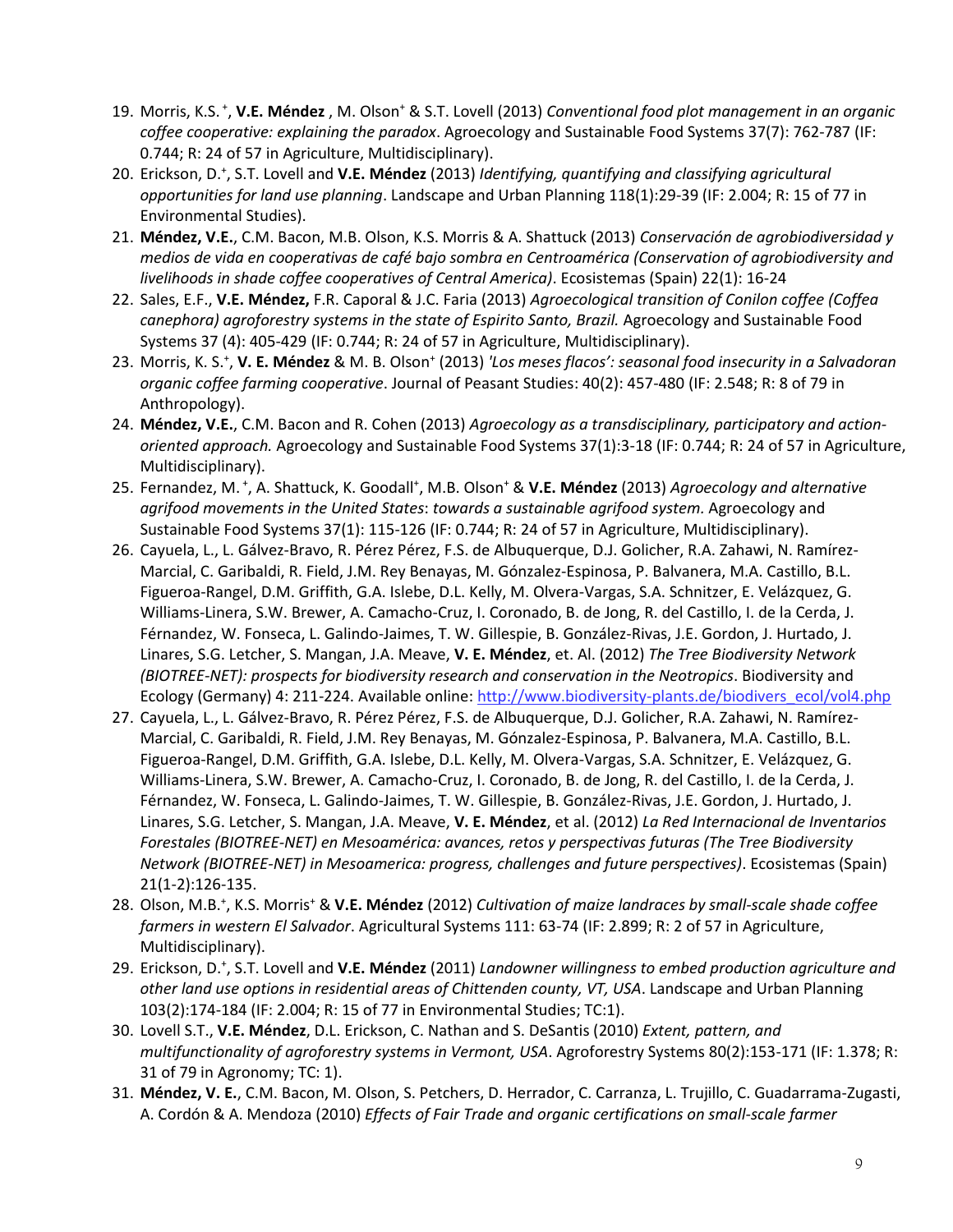*households of Central America and Mexico.* Renewable Agriculture and Food Systems 25(3): 236-251. (IF: 1.274; R: 12 of 57 in Agriculture, Multidisciplinary; TC: 11).

- **32. Méndez, V.E.**, C.M. Bacon, M. Olson, K. S. Morris & A. Shattuck (2010) *Agrobiodiversity and Shade Coffee Smallholder Livelihoods: A Review and Synthesis of Ten Years of Research in Central America*. Invited Article for a Special Focus Section on Geographic Contributions to Agrobiodiversity Research. Professional Geographer 62(3):357-376 (IF: 1.206; R: 28 of 73 in Geography; TC: 8).
- 33. Lovell, S.T., S. Desantis, C.A. Nathan, M.B. Olson, **V.E. Méndez**, H.C. Kominami, D.L. Erickson, K.S. Morris, and W.B. Morris (2010) *Integrating agroecology and landscape multifunctionality in Vermont: a framework to evaluate the design of agroecosystems*. Agricultural Systems 103:327-341 (IF: 2.899; R: 2 of 57 in Agriculture, Multidisciplinary; TC: 12).
- 34. **Méndez, V.E.**, E.N. Shapiro, and G.S. Gilbert (2009) *Cooperative management and its effects on shade tree diversity, soil properties and ecosystem services of coffee plantations in western El Salvador*. Selected for a Special Issue on Agroforestry for Ecosystem Services and Environmental Benefits. Agroforestry Systems 76 (1):111-126 (IF: 1.378; R: 31 of 79 in Agronomy; TC: 11).
- 35. Bacon, C.M., **V.E. Méndez**, M.E. Flores, D. Stuart & S.R. Díaz (2008) *Are sustainable coffee certifications enough to secure farmer livelihoods? the millenium development goals and Nicaragua's Fair Trade cooperatives*. Globalizations 5 (2): 259-274 (IF: 0.468; R: 56 of 89 in Social Sciences, Interdisciplinary; TC: 42).
- 36. **Méndez, V. E.,** S.R. Gliessman, and G.S. Gilbert (2007) *Tree biodiversity in farmer cooperatives of a shade coffee landscape in western El Salvador*. Agriculture, Ecosystems and Environment 119(1-2):145-159 (IF: 3.004; R: 1 of 57 in Agriculture, Multidisciplinary; TC: 35).
- 37. Gliessman, S. R., F. Rosado-May, C. Guadarrama-Zugasti, J. Jedlicka, A. Cohn, **V. E. Méndez**, R. Cohen, L. Trujillo, C. Bacon & R. Jaffe (2007) *Agroecología: promoviendo una transición hacia la sostenibilidad (Agroecology: promoting a transition towards sustainability)*. Ecosistemas (Spain) 16(1): 13-28 (TC:18).
- 38. **Méndez, V.E.** & S.R. Gliessman (2002) *Un enfoque interdisciplinario para la investigación en agroecología y desarrollo rural en el trópico Latinoamericano (An interdisciplinary approach for research in agroecology and rural development in the Latin American tropics*). Manejo Integrado de Plagas y Agroecología (Costa Rica) 64: 5-16 (TC: 30).
- 39. **Méndez V.E.**, R. Lok & E. Somarriba (2001) *Interdisciplinary analysis of homegardens in Nicaragua: microzonation, plant use and socioeconomic importance*. Agroforestry Systems 51(2): 85-96 (IF: 1.378; R: 31 of 79 in Agronomy; TC: 92).
- 40. Shelton M.D., V.R. Walters, D. Brandl & **V.E. Méndez** (1996) *Refrigerated controlled atmosphere storage during marine shipment on insect mortality and cut flower vase life*. HortTechnology (U.S.A.) 6(3): 247- 250.

## *Peer Reviewed Chapters in Edited Books (accepted, forthcoming, in press or published)*

- 1. Caswell, M. **V.E. Méndez,** S. Hurley, R.K. Gould, M. A. Juncos, T. Gladkikh, D. Marquez and S. Lewis (forthcoming) *Agroecological transformations in urban contexts: transdisciplinary research frameworks and participatory approaches.* In M. Egerer and H. Cohen (eds.) Urban Agroecology: Interdisciplinary Approaches to Understand the Science, Practice, and Movement. Advances in Agroecology Series. CRC Press/Taylor and Francis.
- 2. **Méndez, V.E.**, C.M. Bacon and R. Cohen (2016) *Introduction: agroecology as a transdisciplinary, participatory and action-oriented approach*. In **V.E. Méndez**, C.M. Bacon, R. Cohen & S.R. Gliessman (eds) Agroecology: a transdisciplinary, participatory and action-oriented approach. Advances in Agroecology Series. CRC Press/Taylor and Francis.
- 3. Fernandez, M., **V.E. Méndez**, T. Mares & R. Schattman (2016) *Agroecology, food sovereignty and urban agriculture in the U.S.* In **V.E. Méndez**, C.M. Bacon, R. Cohen & S.R. Gliessman (eds) Agroecology: a transdisciplinary, participatory and action-oriented approach. Advances in Agroecology Series. CRC Press/Taylor and Francis.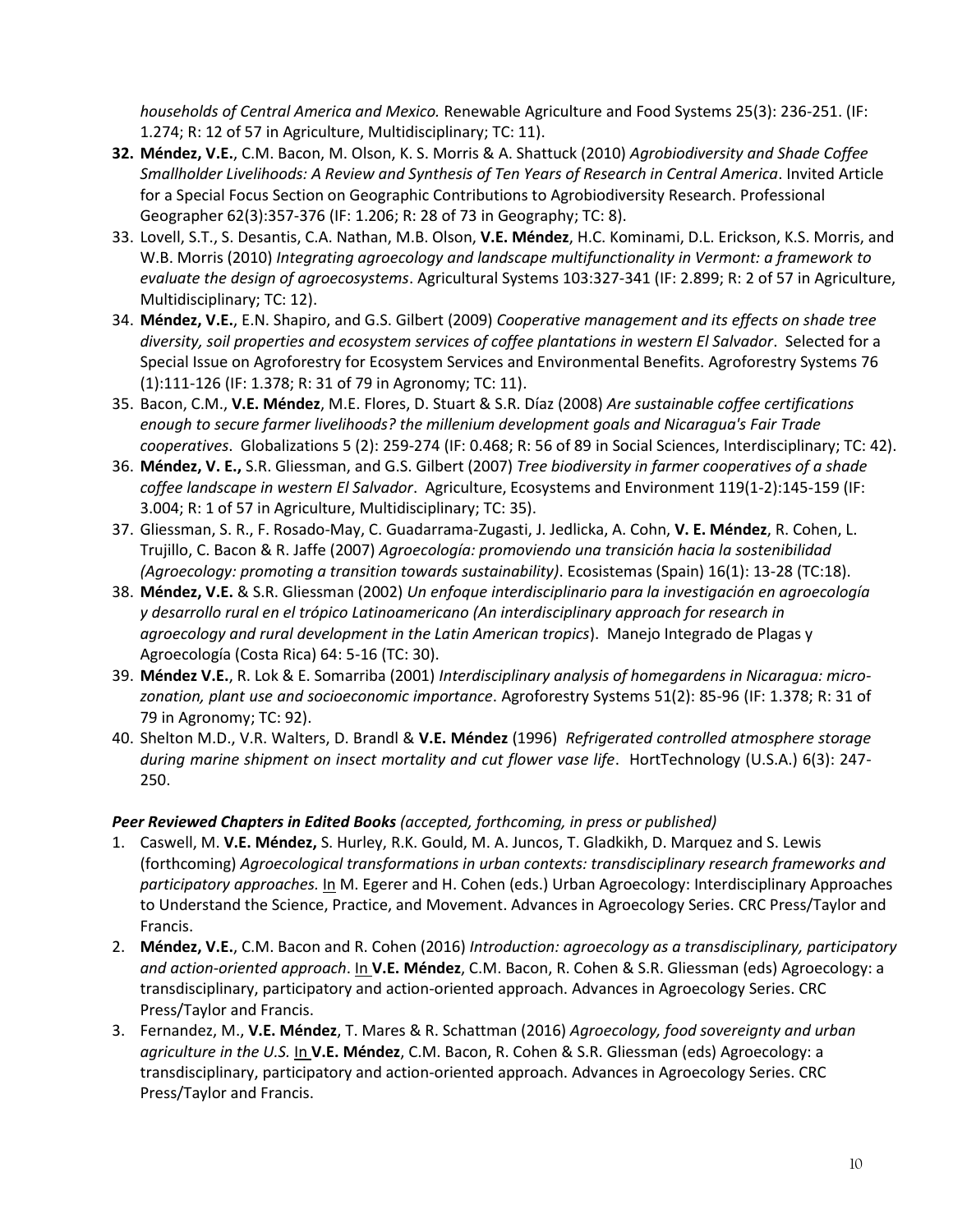- 4. Schattman, R., **V.E. Méndez**, et al. (2014) *Vermont Agricultural Resilience in a Changing Climate: A transdisciplinary and Participatory Action Research (PAR) process*. In N. Benkeblia (Ed) Agroecology, Ecosystems and Sustainability. Advances in Agroecology Series. CRC Press/Taylor and Francis.
- 5. Olson, M.B., R. Peyser, **V.E. Méndez**, S. Fujisaka, T. Oberthür , D. Seville, and M.U. Georgeoglou-Laxalde (2012) *Measuring impact at origin*. Pp. 231-248 In T. Oberthür, P. Läderach, H.A. Jürgen Pohlan and J. Cock (eds) Specialty coffee: managing quality. International Plant Nutrition Institute: Northcross, GA.
- 6. Méndez, V.E., S. Castro-Tanzi<sup>+</sup>, K. Goodall<sup>+</sup>, K.S. Morris<sup>+</sup>, C.M. Bacon, P. Läderach, P., W.B. Morris<sup>+</sup> and M.U. Georgeoglou-Laxalde (2012). *Livelihood and environmental trade-offs of climate mitigation in smallholder coffee agroforestry systems*. Pp. 370-381. In E. K. Wollenberg, A. Nihart, M. Grieg-Gran & M. L. Tapio-Biström (Eds.) Climate mitigation and agriculture. London: Earthscan.
- 7. Jha, S. C.M. Bacon, S. Philpott, R. Rice, **V.E. Méndez** and P. Laderach (2011). *A review of ecosystem services and farmer livelihoods in shade coffee agroecosystems.* In B. W. Campbell and S. Lopez Ortiz (eds) Integrating Agriculture, Conservation, and Ecotourism: Examples from the Field. Volume 1 of the Issues in Agroecology Series. Springer Academic Publishers: New York and The Netherlands.
- 8. **Méndez, V.E.** (2010) *Agroecology* In B. Warf (ed) Encyclopedia of Geography. Sage Publishers: Oakland, CA.
- 9. **Méndez, V. E.** (2008) *Farmers' livelihoods and biodiversity conservation in a coffee landscape of El Salvador*. Pp. 207-236 In C. M. Bacon, V. E. Méndez, S.R. Gliessman, D. Goodman & J. A. Fox (eds.) Confronting the coffee crisis: Fair Trade, sustainable livelihoods and ecosystems in Mexico and Central America. MIT Press: Cambridge, MA, U.S.A.
- 10. Bacon, C.M., **V.E. Méndez** & J.A. Fox (2008) *Cultivating sustainable coffee: persistent paradoxes*. Pp. 337- 372 In C. M. Bacon, V. E. Méndez, S.R. Gliessman, D. Goodman & J. A. Fox (eds.) Confronting the coffee crisis: Fair Trade, sustainable livelihoods and ecosystems in Mexico and Central America. MIT Press: Cambridge, MA, U.S.A.
- 11. **Méndez V.E.** (2000) *An assessment of tropical homegardens as examples of local sustainable agroforestry systems*. pp 51-66. In S.R. Gliessman (ed.) Agroecosystem sustainability: developing practical strategies. CRC Press: Boca Raton, FL, USA.
- 12. Lok, R. & **V.E. Méndez** (1998) *El uso del ordenamiento local del espacio para una clasificación de huertos en Nicaragua (The use of local spatial organization for the classification of homegardens in Nicaragua)*. Pp 129-149. In R. Lok (ed) Huertos caseros tradicionales de América Central: características, beneficios e importancia desde un enfoque multidisciplinario. CATIE: Turrialba, Costa Rica.

# *Peer Reviewed Books and Journal Guest Editorials*

- 1. Méndez V.E., S.R. Gliessman and V. Izzo (in preparation) Agroecology: the ecology of food systems. 4<sup>th</sup> Edition. CRC Press/Taylor & Francis. Boca Raton, FL. U.S.A.
- 2. **Méndez, V.E.** (Invited Guest Editor) (in preparation) *Principles-based approaches in agroecology.* Special Feature. Elementa: science of the Anthropocene*.*
- 3. **Méndez, V.E.**, C.M. Bacon, R. Cohen and S.R. Gliessman (Eds) (2016) *Agroecology: a transdisciplinary, participatory and action-oriented approach.* Invited book for the Advances in Agroecology Series. CRC Press/Taylor & Francis.
- 4. Salvador, R.J. & **V.E.Méndez** (Guest Editors) (2015-2016) *[New pathways to sustainability in agroecological](https://collections.elementascience.org/new-pathways-to-sustainability-in-agroecological-systems/)  [systems](https://collections.elementascience.org/new-pathways-to-sustainability-in-agroecological-systems/)*. Forum. Elementa: science of the Anthropocene, Sustainability Transitions Domain [Open Access]*.*
- 5. **Méndez, V.E.**, C.M. Bacon, R. Cohen, S.R. Gliessman & M. Gonzalez de Molina (Guest Editors) (2013) *[Agroecología y la transformación de los sistemas agroalimentarios: perspectivas transdisciplinares y](http://revistas.um.es/agroecologia/issue/view/13201/showToc)  [participativas.](http://revistas.um.es/agroecologia/issue/view/13201/showToc)* Monográfico Invitado [Invited Special Issue]. Translated and re-edited Open Access version of the Special Issue published in Agroecology and Sustainable Systems 37 (1), 2013. Agroecología [Spain] 8(2).
- 6. **Méndez, V.E.**, C.M. Bacon and R. Cohen (Guest Editors) (2013) *[Agroecology and the transformation of agro](http://www.tandfonline.com/toc/wjsa21/37/1)[food systems: Transdisciplinary and participatory perspectives](http://www.tandfonline.com/toc/wjsa21/37/1)*. Invited Special Inaugural Issue of Agroecology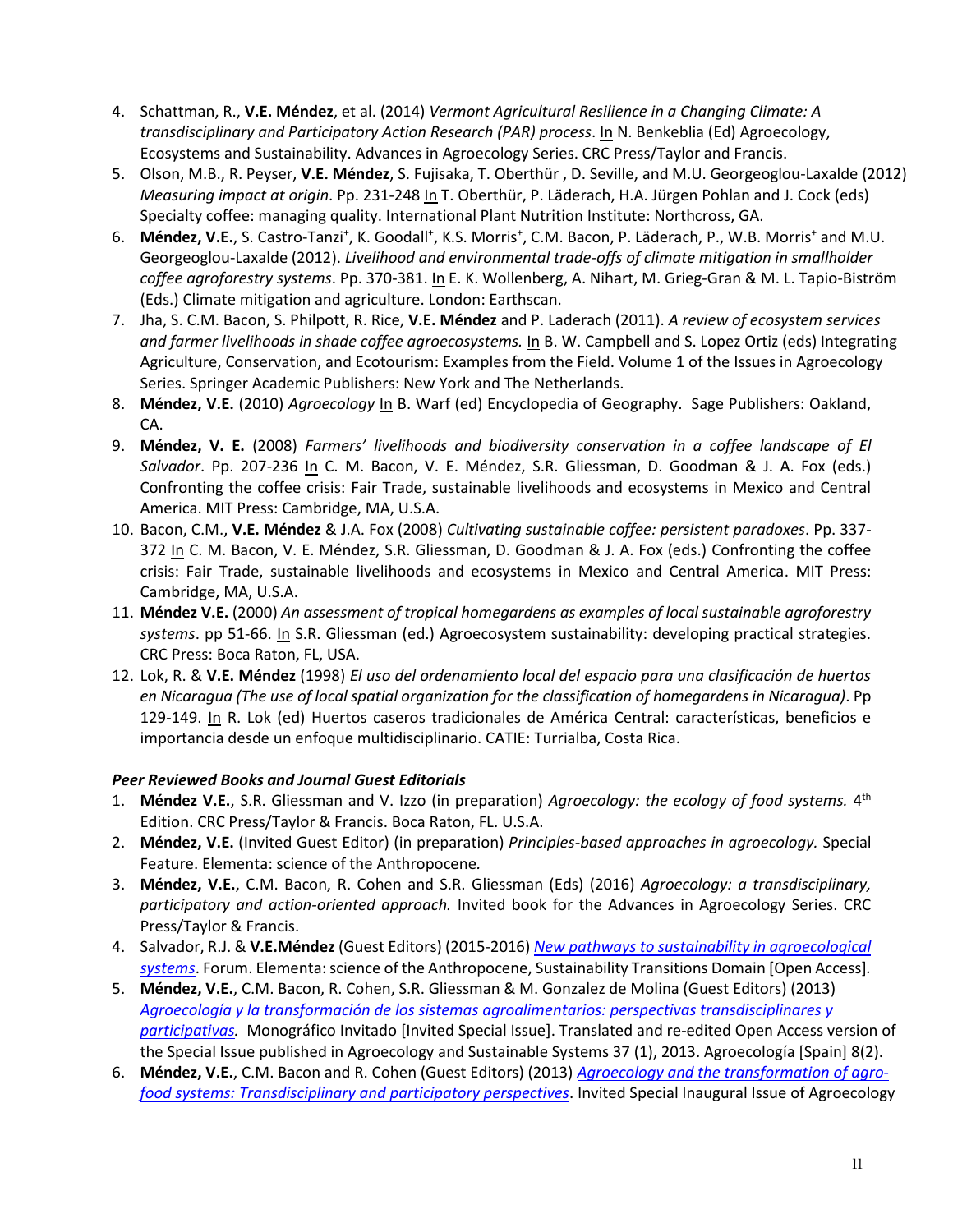and Sustainable Food Systems 37(1) (formerly Journal of Sustainable Agriculture; IF: 0.673; R: 23 of 57 in Agriculture, Multidisciplinary)

7. Bacon, C.M., **V. E. Méndez**, S.R. Gliessman, D. Goodman & J. A. Fox (eds.) (2008) *Confronting the coffee crisis: Fair Trade, sustainable livelihoods and ecosystems in Mexico and Central America*. Food, Health and the Environment Series. MIT Press: Cambridge, MA, USA.

## *Other Books and Manuals*

- 1. Morris, K.S., I. Nelson, **V.E. Méndez** & S. Ali (Editors) (2015) *International Environmental Studies.* Cognella Publishers.
- 2. **Méndez, V.E.** (2005) *Café con sombra y alternativas para reducir la presión del cambio del uso del suelo en la zona Sur de Ahuachapán, El Salvador (Shade coffee and alternatives to reduce pressure of land use change in the Southern zone of Ahuachapán, El Salvador)*. UICN-Proyecto BASIM: San José, Costa Rica. 56 p.
- 3. **Méndez V. E.**, J. Beer, J. Faustino & A. Otarola (2000) *Plantación de árboles en línea (Line tree planting)*. Módulo de Enseñanza Agroforestal 1. 2ª Edición. Serie Materiales de Enseñanza 39. CATIE: Turrialba, Costa Rica. 134 p.
- 4. **Méndez V. E.**, J. Beer & J. Faustino (1998) *Plantación de árboles en línea (Line tree planting)*. Módulo de Enseñanza Agroforestal 1. Serie Materiales de Enseñanza 39. 1ª Edición. CATIE: Turrialba, Costa Rica. 117 p.

### *Edited Research Series, Policy, Technical or Extension Publications*

- 1. **Méndez V.E.**, Hernández Jonapá R. (2019) Agrobiodiversidad y agroecología: de la mano hacia sistemas agroalimentarios más ecológicos y justos. LEISA: Revista de Agroecología 35 (2):16-17.
- 2. Caswell, M., **V.E. Méndez**, J. Hayden, J. Anderzén, P. Merritt, A. Cruz, V. Izzo, S. Castro, J. Wiegel, A. Ospina and M. Fernandez (2016) Assessing resilience in coffee-dependent communities of Honduras, Nicaragua and Haiti. ARLG/LWR Research Brief #5. Agroecology and Rural Livelihoods Group (ARLG), University of Vermont & Lutheran World Relief (LWR).
- 3. Hethcote, L., M. van Zonneveld , W. Solano, **V.E. Méndez** and N. Vasquez (2016) Improving access to vegetable seeds for resilient family farms in Costa Rica. Farming Matters. April: 14-17.
- 4. Schattman, R.E**.**, H.M. Aitken, **V.E. Méndez** & M. Caswell (2014) Climate change resilience on Vermont farms: a research report for service providers. *ARLG Research Brief # 2*. Agroecology and Rural Livelihoods Group (ARLG), University of Vermont: Burlington, VT.
- 5. Caswell, M., **V.E. Méndez,** M. Baca, P. Läderach, T. Liebig, S. Castro-Tanzi & M. Fernández (2014)Revisiting the "thin months"- a follow-up study on livelihoods of Mesoamerican coffee farmers. Policy Brief # 19. Centro Internacional de Agricultura Tropical (CIAT): Cali Colombia.
- 6. Fernandez, M., **V.E. Méndez** & C. Bacon (2013) Seasonal hunger in coffee communities: integrated analysis of livelihoods, agroecology,and food sovereignty with smallholders of Mexico and Nicaragua. Conference Paper # 42. Food Sovereignty: A critical dialogue. International Conference at Yale University. September 14-15.
- 7. Caswell, M., **V.E. Méndez** & C.M. Bacon (2012) *Food security and smallholder coffee production: current issues and future directions*. *ARLG Policy Brief # 1*. Agroecology and Rural Livelihoods Group (ARLG), University of Vermont: Burlington, VT.
- 8. Schattman, R., **V.E. Méndez** & K.E. Westdijk (2012) Vermont farm resilience in a changing clmate: survey of Vermont agricultural service providers. *ARLG Research Brief # 1*. Agroecology and Rural Livelihoods Group (ARLG), University of Vermont: Burlington, VT.
- 9. Davis, A. and **V.E. Méndez** (2011). *Prioritizing food security and livelihoods in climate change mitigation mechanisms: experiences and opportunities for smallholder coffee agroforestry, forest communities and REDD+*. Policy Brief. Salvadoran Research Program on Development and Environment (PRISMA): San Salvador, El Salvador.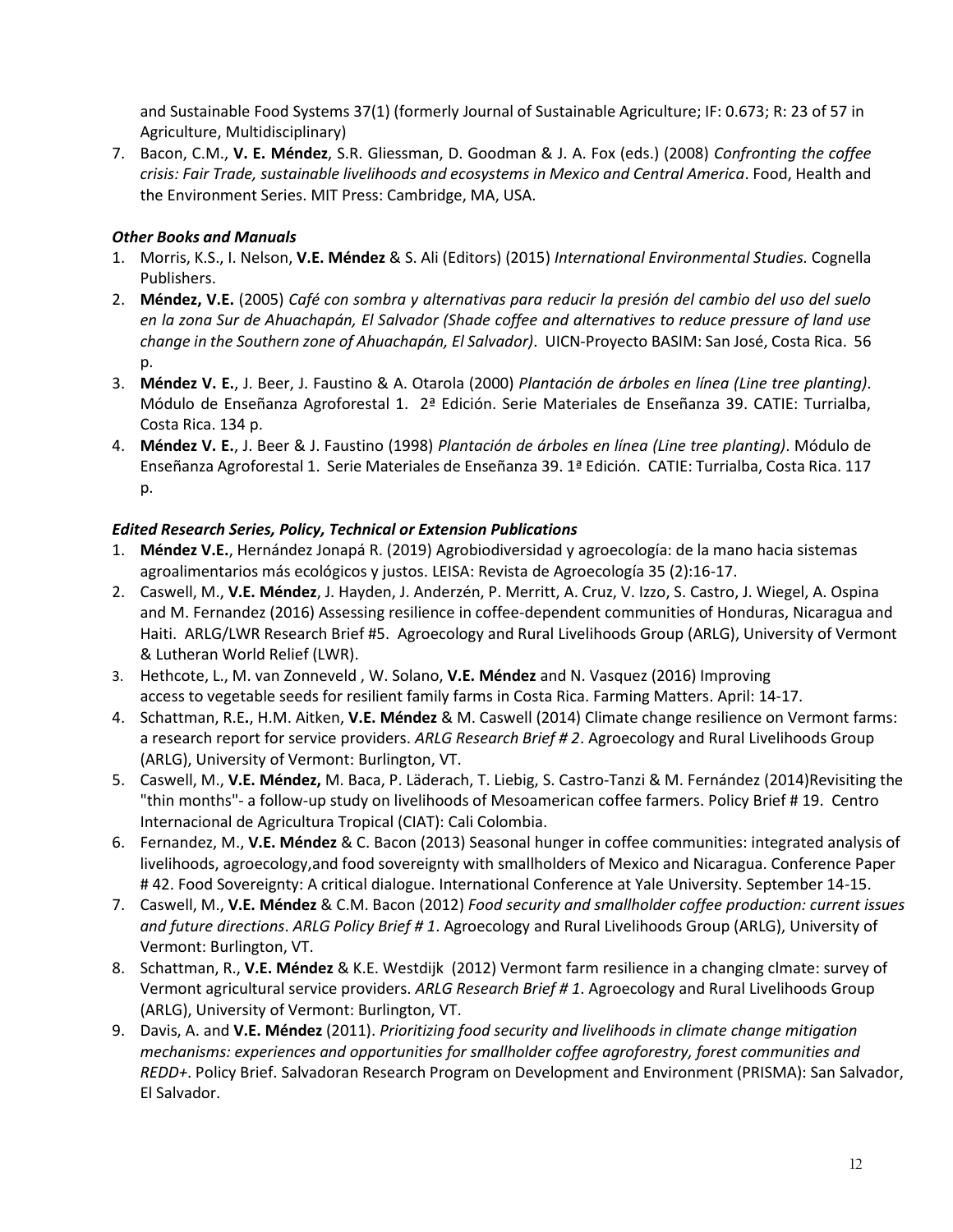- 10. Bacon, C., **V.E. Méndez**, M.E. Flores & M. Brown (2008) *Will "we" achieve the millenium development goals with small-scale coffee growers and their cooperatives? a case study evaluating Fair Trade and organi coffee networks in northern Nicaragua*. Center Research Brief # 12. Center for Agroecology and Sustainable Food Systems. University of California: Santa Cruz, CA, USA.
- 11. Bacon, C. M., E. Whitlow-Inman & **V.E. Méndez** (2008) *Agroecology, a next step in sustainable coffee*. Fresh Cup, February:82-87.
- 12. **Méndez, V. E.** & C. Bacon (2006) *Ecological processes and farmer livelihoods in shaded coffee production*. Invited Article. LEISA (The Netherlands) 22(4): 22-23.
- 13. **Méndez, V.E.** & C. Bacon (2005) *Medios de vida y conservación de la biodiversidad arbórea: las experiencias de las cooperativas cafetaleras en El Salvador y Nicaragua (Livelihoods and conservation of tree biodiversity: experiences in coffee cooperatives of El Salvador and Nicaragua)*. LEISA Revista de Agroecología (Peru) 20(4): 27-30.
- 14. Gómez, I. & **V. E. Méndez** (2005) *Asociación de comunidades forestales de Petén, Guatemala: contexto, logros y desafíos (Association of forestry communities of Petén, Guatemala: context, accomplishments & challenges).* PRISMA: San Salvador, El Salvador.
- 15. Bacon, C., **V.E. Méndez** & M. Brown (2005) *Participatory action-research and support for community development and conservation: Examples from shade coffee landscapes of El Salvador and Nicaragua. Center Research Brief # 6*. Center for Agroecology and Sustainable Food Systems. University of California: Santa Cruz, CA, USA. Available online: [http://repositories.cdlib.org/casfs/rb/brief\\_no6/](http://repositories.cdlib.org/casfs/rb/brief_no6/)
- 16. Gliessman, S. R., C. Bacon, R. Cohen, C. Guadarrama-Zugasti, L. Trujillo & **V. E. Méndez** (2004) *Qu'est-ce que l'agroecologie?(What is agroecology?).* l' Ecologiste (French edition of the Ecologist) 5 (3):27-29.
- 17. Cuéllar, N., **V.E. Méndez**, S. Larios & L. Dimas (2003) *Tendencias y perspectivas del sector forestal en El Salvador del siglo XX (Tendencies and perspectives of the forestry sector in El Salvador for the 21st century)*. FAO/MAG: San Salvador, El Salvador.
- 18. **Méndez, V. E.** (2002) *Fair trade networks in two coffee cooperatives of western El Salvador: an analysis of insertion through a second level organization*. Case Study for the Project on "Poverty Alleviation Through Participation in Fair Trade Networks". Colorado State University/Ford Foundation: Ft. Collins, CO, USA. Available on-line: [www.colostate.edu/Depts/Sociology/FairTradeResearchGroup/.](http://www.colostate.edu/Depts/Sociology/FairTradeResearchGroup/)
- 19. Calvo, G., **V.E. Méndez** & M. Ortiz (1999) *El proceso agroforestal participativo en Valle de Risco, Bocas del Toro (The participatory agroforestry process in Valle de Risco, Bocas del Toro)*. Agroforestería en las Américas (Costa Rica) 6(21): 17-19.
- 20. **Méndez, V. E.** (1999) *Metodologías de diagnóstico rápido, con énfasis en sistemas agroforestales (Methodologies for rapid appraisals, with an emphasis on agroforestry systems)*. Proyecto Agroforestal CATIE/GTZ: Turrialba, Costa Rica.
- 21. **Méndez, E.**, G. Calvo & M. Ortiz (1999) *Caracterización de la comunidad Ngöbe de Valle de Risco, Bocas del Toro, Panamá (Characterization of the Ngöbe community of Valle de Risco, Bocas del Toro, Panamá)*. Revista Forestal Centroamericana (Costa Rica) 28: 32-36.
- 22. **Méndez V.E.**, R. Lok & E. Somarriba (1996) *Análisis agroecológico de huertos caseros en Nicaragua (Agroecological analysis of homegardens in Nicaragua)*. Agroforestería en las Américas (Costa Rica) 10: 36-40.

## *Research Reports*

- **Méndez, V. E.**, C. Bacon, S. Petchers, D. Herrador, C. Carranza, L. Trujillo, C. Guadarrama-Zugasti, A. Cordón & A. Mendoza (2006) *Sustainable coffee from the bottom-up: impacts of certification initiatives on small-scale farmer and estate worker households and communities in Central America and Mexico*. Research Report. Oxfam America: Boston, MA.
- **Méndez, V. E.**, D. Herrador, L. Dimas, M. Escalante, O. Diaz & M. Garcia (2002) *Café con sombra y pago por servicios ambientales: riesgos y oportunidades para impulsar mecanismos con pequeños agricultores de El Salvador (Shade coffee and payment for environmental services: risks and opportunities to foster*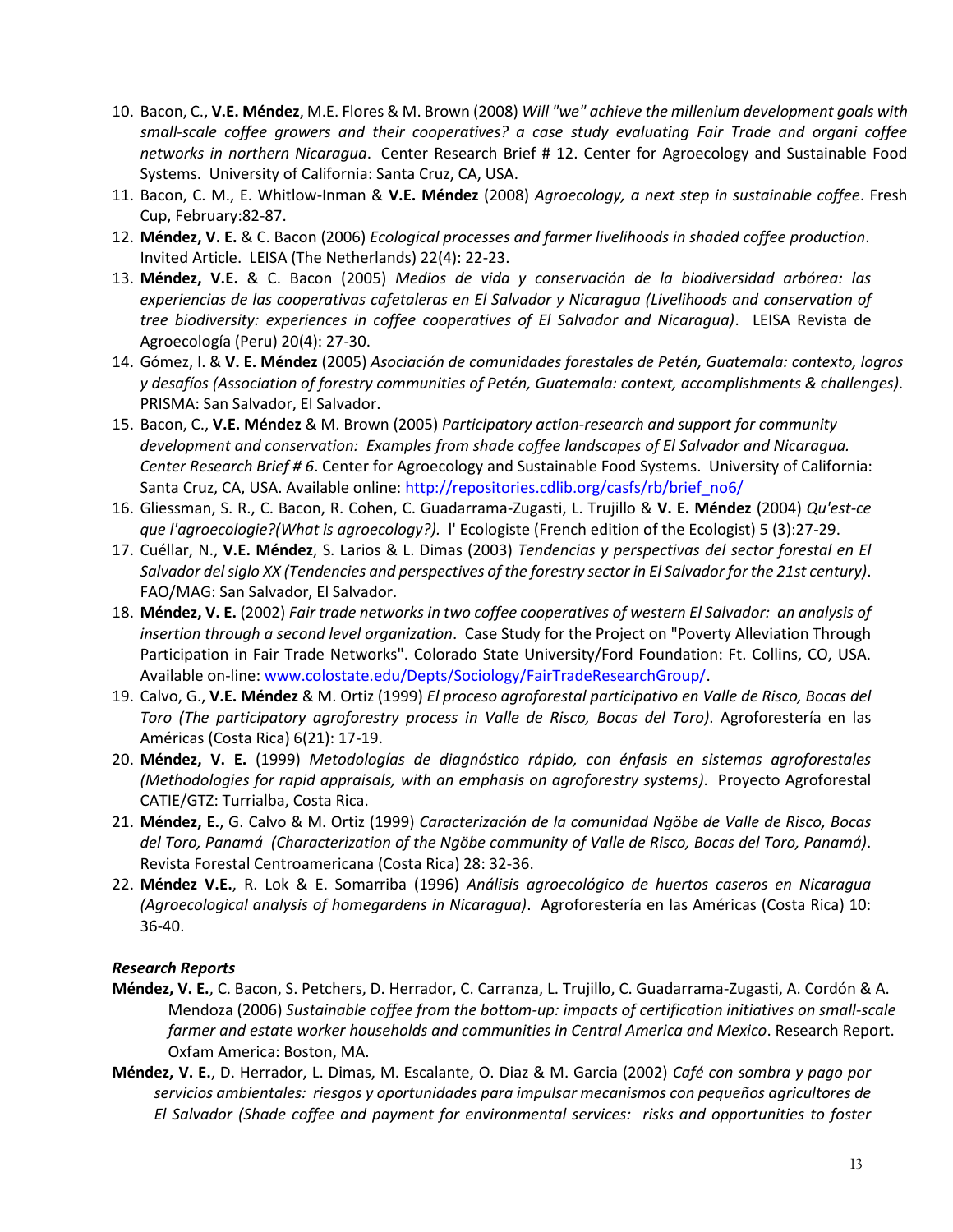*mechanisms with small-scale farmers in El Salvador)*. Estudio de Caso para El Proyecto "Pago por Servicios Ambientales en las Américas" PRISMA/Fundacion FORD: San Salvador, El Salvador.

Herrador, D., L. A. Dimas & **V. E. Méndez** (2002) Pago por servicios ambientales en El Salvador: oportunidades y riesgos para pequeños agricultores y comunidades rurales(Payment for environmental services in El Salvador: opportunities and risks for small-scale farmers and rural communities). PRISMA: San Salvador, El Salvador.

## *Edited Conference Proceedings*

- **Méndez, V.E.** & S.T. Lovell (2007) *Ecosystem Services Conservation and Farmer Livelihoods in a Shade Coffee Landscape of Western El Salvador***.** Electronic Proceedings of the Second International Symposium on "Multi-Strata Agroforestry Systems with Perennial Crops: Making ecosystem services count for farmers, consumers and the environment." September 17 – 21, 2007. CATIE, Turrialba, Costa Rica
- Rosa, H., S. Kandel, L. Dimas & **V. E. Mendez** (2003) *Payments for environmental services and rural communities: Lessons from the Americas*. Conference Paper No. 14. International Conference on Natural Assets. 8-11 January. Tagaytay City: The Phillipines. Available on-line: [http://www.umass.edu/peri/icnapapers.html.](http://www.umass.edu/peri/icnapapers.html)
- **Méndez, V. E.** (2002) *Sombra, medios de vida rural y conservación en pequeñas fincas y cooperatives cafetaleras del occidente de El Salvador (Shade, rural livelihoods and conservation in small coffee farms and cooperatives of western El Salvador)*. pp. 63-69. In A. Monro & M. C. Peña-Chamorro (eds.) Actas del Simposio sobre Café y Biodiversidad/Revista Protección Vegetal 12(2). The Natural History Museum (London)/Universidad de El Salvador: San Salvador, El Salvador.
- **Méndez, V. E.**, R. Lok & E. Somarriba (1999) *Interdisciplinary analysis of homegardens: a case study from Nicaragua*. Pp. 260-263. In F. Jimenez & J. Beer (eds.) Proceedings of the International Symposium on Multi-strata Agroforestry Systems with Perennial Crops. CATIE: Turrialba, Costa Rica.
- **Méndez, E.** & R. Lok (1997) *Análisis agroecológico de huertos caseros tradicionales en Nicaragua (Agroecological analysis of traditional homegardens in Nicaragua)*. CATIE (ed.) Actas de la III Semana Científica, CATIE. 3-5 Feb. pp. 240-244. CATIE: Turrialba, Costa Rica.

#### *Book Reviews*

- Gershenson, A., K. Holl, P. Holloran, J. Jedlicka, **V.E. Méndez**, D. Mulvaney, B. Petersen, A. Spalding & M. Vasey (2007) Mann, A. (2005) 1491: New revelations of the Americas before Columbus. Alfred Knopf: New York, NY, 465 pp. Reviewed for Restoration Ecology 15(1): 168-169.
- **Méndez, V. E.** (2002) Gliessman, S. R. (2002) Agroecología: procesos ecológicos en la agricultura sostenible (Agroecology: ecological processes in sustainable agriculture). CATIE: Turrialba, Costa Rica. 359 p. Reviewed in Manejo Integrado de Plagas y Agroecologia (Costa Rica) No. 65: 130.
- **Méndez, V. E.** (2002) Monro, A., D. Alexander, J. Reyes, M. Renderos & N. Ventura (2001) Arboles de los cafetales de El Salvador (Trees of the coffee plantations of El Salvador). The Natural History Museum/MARN/PROCAFE/UES/Jardin Botanico La Laguna: San Salvador, El Salvador. Reviewed in Plant Cuttings On-line Issue 8. [http://www.nhm.ac.uk/botany/cuttings/issue8/publications/index.html.](http://www.nhm.ac.uk/botany/cuttings/issue8/publications/index.html)
- **Méndez, V. E.** (2001) SNV-Netherlands Development Organization and AID Environment (1999) SEAN Toolbook. Contains booklet with theoretical background to Strategic Environmental Analysis (SEAN); Case study; Process cards\*SEAN graphs. SNV: The Hague, the Netherlands. Reviewed in Indigenous Knowledge and Development Monitor 9 (3): 35-36.
- **Méndez, V. E.** (1999) O'Donoghue, R., L. Masuku, E. J. van Rensburg & M. Ward (eds.) (1999) Indigenous knowledge in/as environmental education process. EEASA Monograph No. 3. EEASA/SADC: Howick, South Africa. Reviewed in Indigenous Knowledge and Development Monitor 8 (3): 36.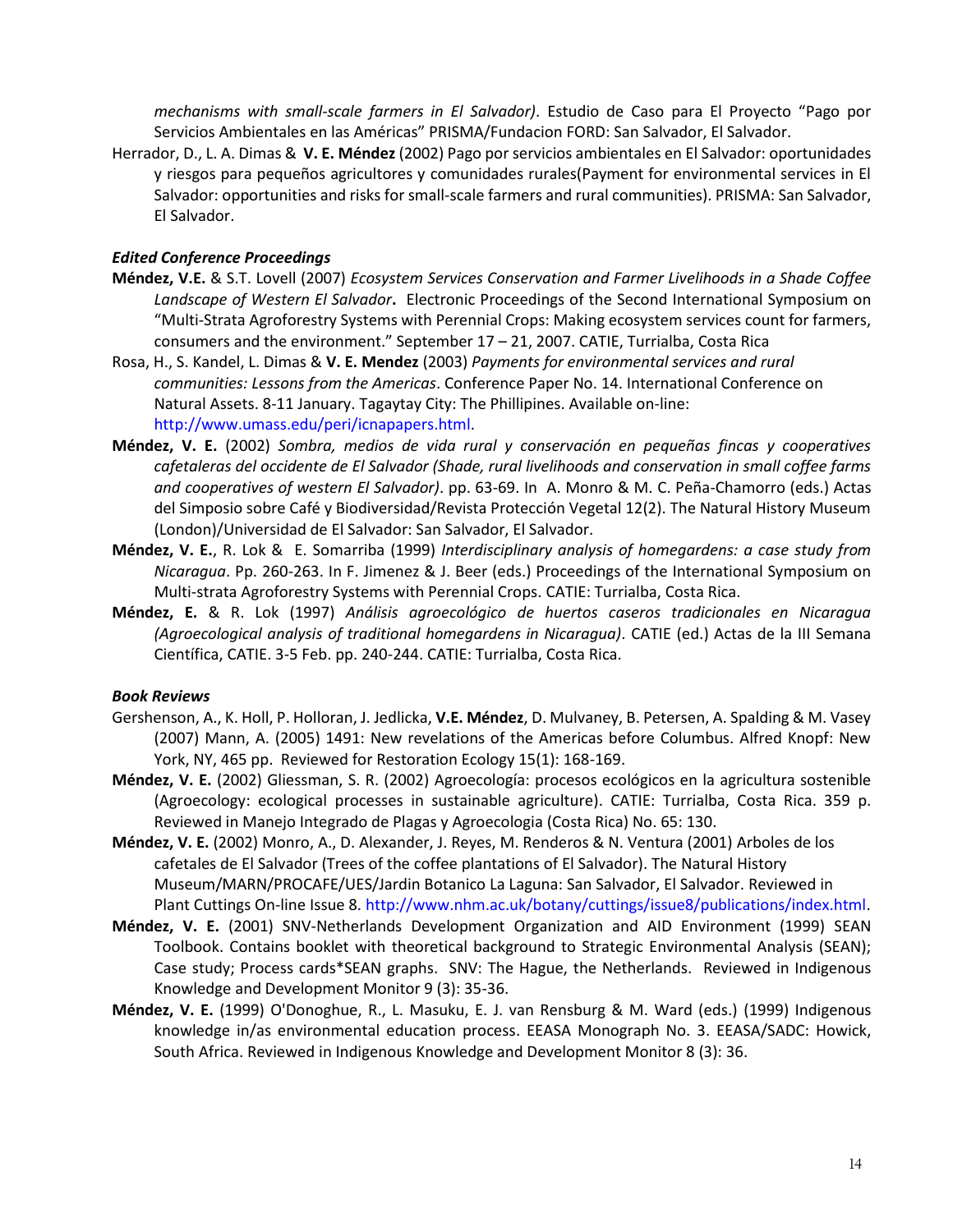## **SELECTED PRESENTATIONS IN CONFERENCES AND SEMINARS (LAST 5 YEARS) \* DENOTES PEER REVIEW**

- 1. **Méndez, V.E.** (2019) On-farm and livelihood diversification by smallholder coffee farmers of Chiapas, Mexico. Regional Workshop on the Application of the Tool for Agroecology Performance Evaluation (TAPE). Food and Agriculture Organization of the United Nations (FAO). 6-8 November. Mexico City, Mexico.
- 2. **Méndez, V.E.** (2019) Agroecology for an Ecological and Just Transformation of Agrifood Systems. International Conference 'Building Collaboration to Amplify Agroecology'. Groundswell International and Agroecology and Livelihoods Collaborative (ALC). 18 October. University of Vermont: Burlington, VT.
- 3. Yumbla, M. **V.E. Méndez** and R. Herrera (2019) Red Agricultores Investigadores con enfoque Investigación Acción Participativa (RAI-IAP)[Farmer research networks with a participatory action research approach]. Andes Community of Practice Meeting. Collaborative Crop Research Program (CCRP). 8-12 July. Quito, Ecuador.
- 4. **Méndez, V.E.** (2019) What do we know about diversification? engaged research to find out what works and why. Panel Moderator. Specialty Coffee Association Expo. 11-14 April. Boston, MA.
- 5. **Méndez, V.E.,** M. Caswell, J. Anderzén, R. Hernandez-Jonapa and A. Guzmán (2019) Agroecology and Participatory Action Research with Coffee Smallholders of Chiapas, Mexico. Gund Institute for Environment Research Slam. 27 March. Burlington, VT.
- 6. **Méndez, V.E.** (2019) Evolution of Agroecology and New Frameworks Analyze It. Collaborative Crop Research Program (CCRP) Leadership Team Meeting. 18-22 March. Florianopolis, Brazil.
- 7. **Méndez, V.E.**, M. Caswell & C. Wiggin (2018) Participatory Action Research (PAR) in Agroecology: Reflections on a Process with Smallholder Coffee Farmers in Mexico. Food Systems Issues and Solutions Seminar. March 7. UVM Food Systems Graduate Program.
- 8. **Méndez, V.E.** (2018) Frameworks for assessing agroecological performance. West Africa Community of Practice Meeting. Collaborative Crop Research Program (CCRP). February 26-March 1. Niamey, Niger.
- 9. **Méndez, V.E.** (2018) Participatory Action Research (PAR) in Agroecology. Community Engaged Scholarship Showcase. February 7. UVM Foundation.
- 10. **Méndez, V.E.** (2017) What is agroecology? Invited Panelist. 2017 Young Farmers Conference. 6-8 December. Stone Barns Center for Food and Agriculture. Pocantico Hills, New York.
- 11. **Méndez, V.E.** (2017) Challenges and opportunities of Agroecology. Invited Keynote Speaker. 8th Agroecology Congress of the State of Santa Catarina. 26-27 October. Santa Rosa de Lima, Brazil.
- 12. **Méndez, V.E.** (2017) Academics as Activists? Scientists' and the Academy's Role in Social Transformation. Invited Panelist. Joint Conference of the Canadian Society of Ecological Economics and Economics for the Anthropocene Partnership. 19-22 October. Montreal, Canada.
- 13. **\*Méndez, V.E.,** M. Caswell, S.R. Gliessman & R. Cohen (2017) Integrando la agroecología y la investigación acción participativa (IAP): Principios y características/Integrating agroecology and participatory action Research (PAR): Principles and characteristics. Paper presented at the IV Congress of the Latin American Scientific Society for Agroecology (SOCLA)/X Congreso Brasileiro de Agroecologia. 10-15 September. Brasilia, Brazil.
- 14. **Méndez, V.E.** (2017) Agroecology, food sovereignty and sustainability: Challenges and possibilities. Invited Panelist. Farm to Plate Conference. 11-13 May. Ithaca, New York.
- 15. **Méndez, V.E.** (2017) Integrating Agroecology and Participatory Action Research (PAR): Principles, Characteristics and Key Lessons. Invited Seminar. Centre for Critical Development Studies. March 28. University of Toronto, Scarborough, Canada.
- 16. **Méndez, V. E.** (2017) Agroecology and Participatory Action Research (PAR): Critical Lessons and Reflections for the Future. Invited Seminar. Berkeley Food Institute and Center for Diversified Farming Systems February 6. University of California, Berkeley.
- 17. **Méndez, V. E.** (2016) Agroecology and Participatory Action Research (PAR): Lessons and Reflections from Vermont and Latin America. Hub Vogelmann Award for Excellence in Research Scholarship Ceremony Presentation. September 12. University of Vermont, Burlington, VT.